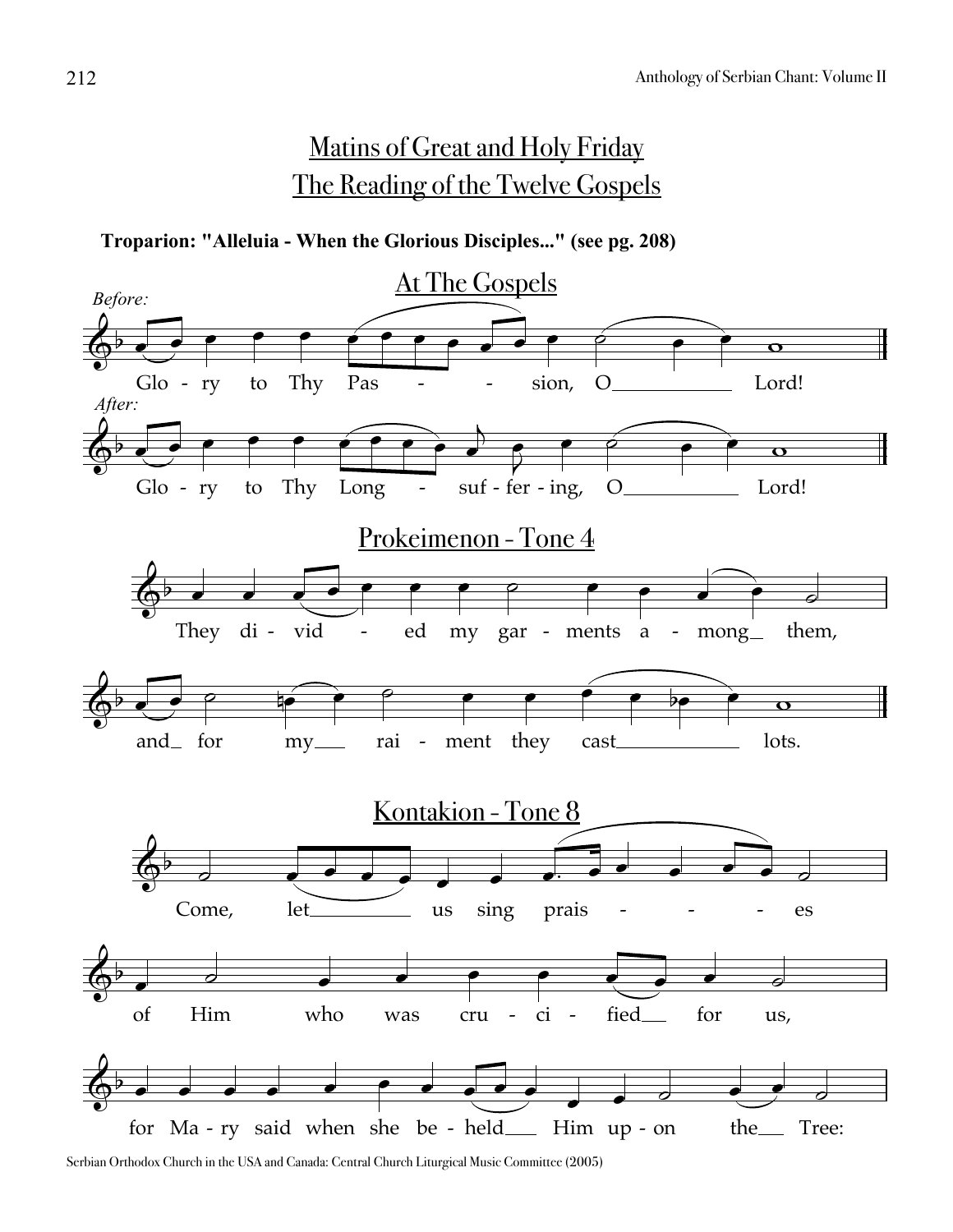

Serbian Orthodox Church in the USA and Canada: Central Church Liturgical Music Committee (2005)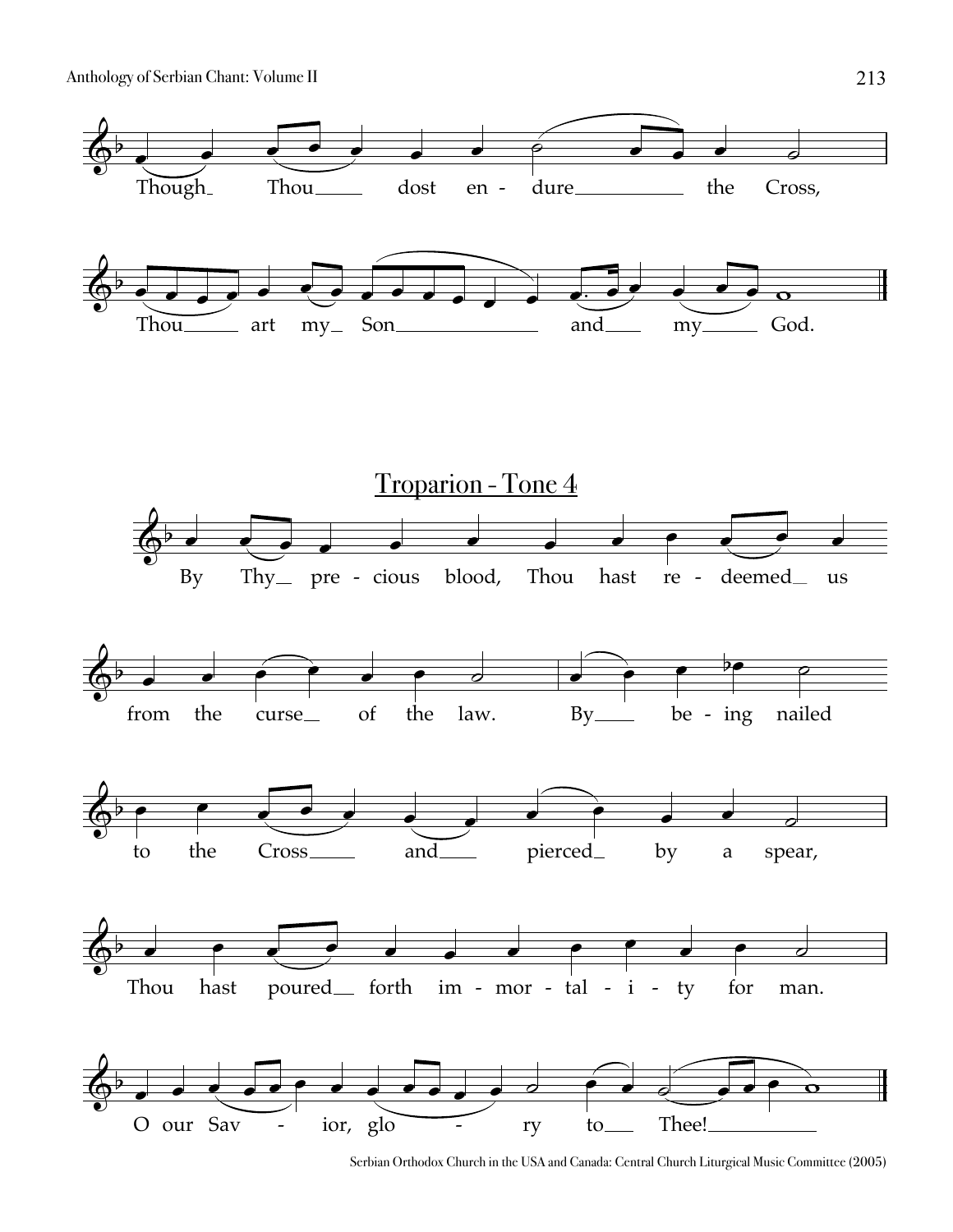

At the Vespers of Great and Holy Friday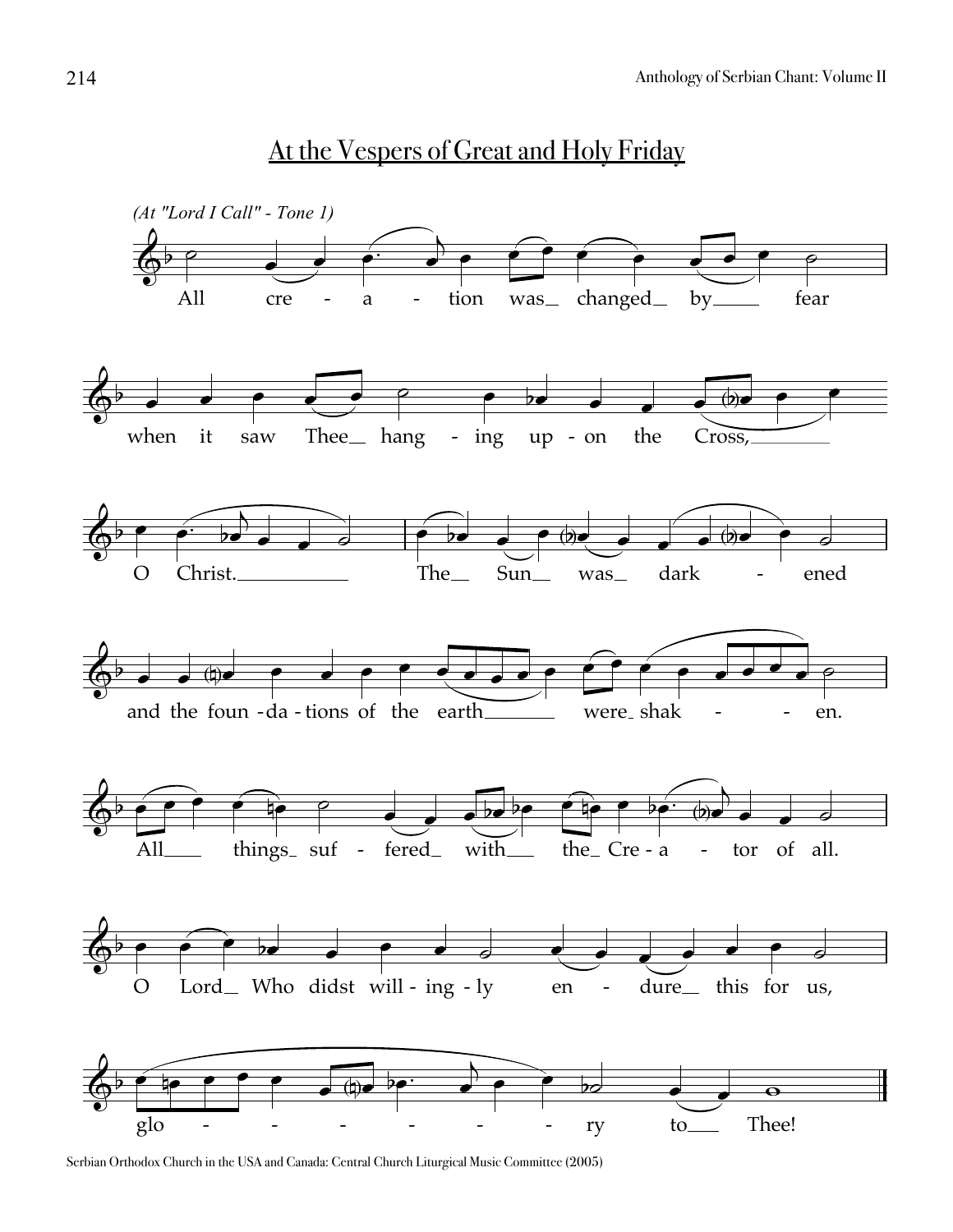

Serbian Orthodox Church in the USA and Canada: Central Church Liturgical Music Committee (2005)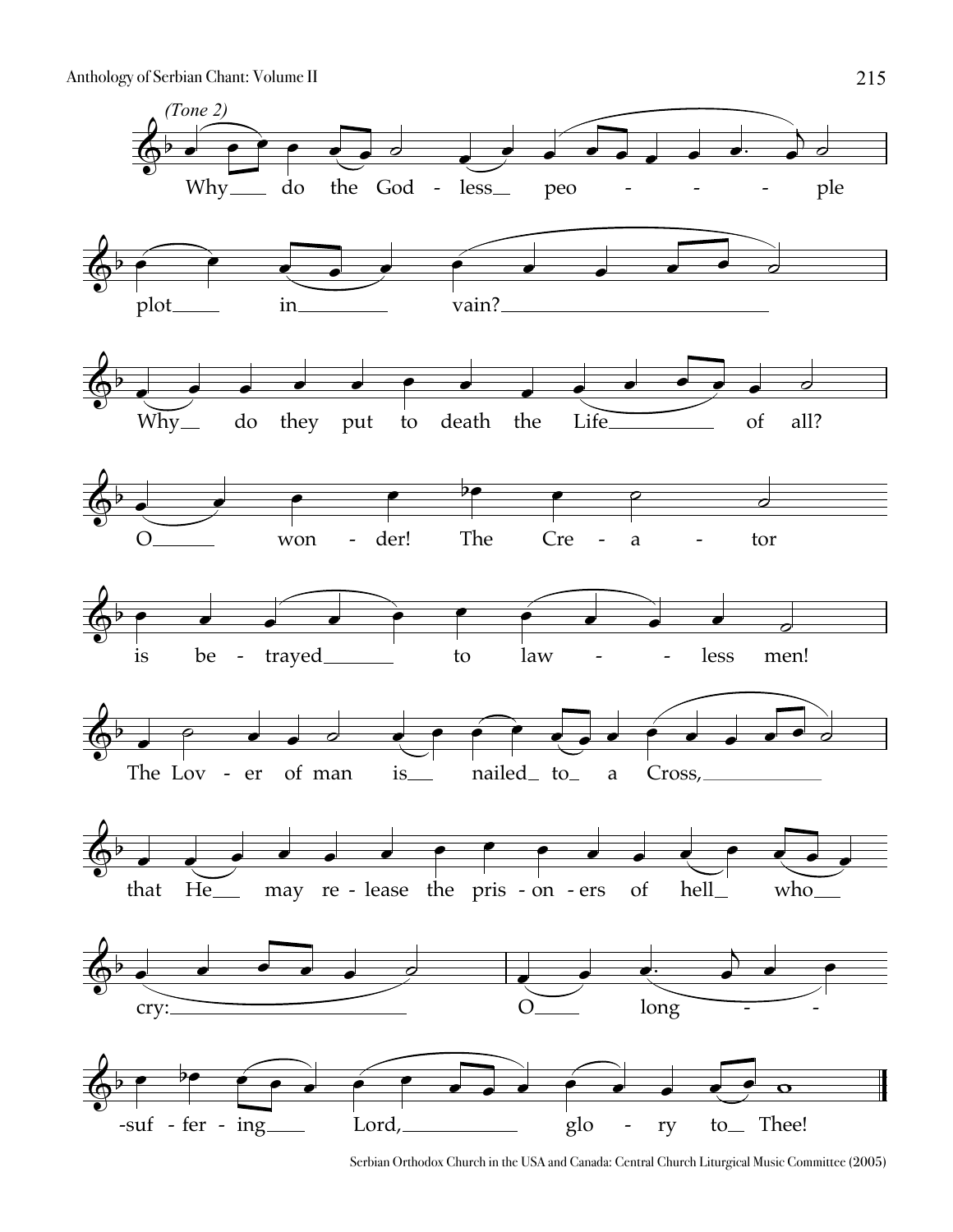

Serbian Orthodox Church in the USA and Canada: Central Church Liturgical Music Committee (2005)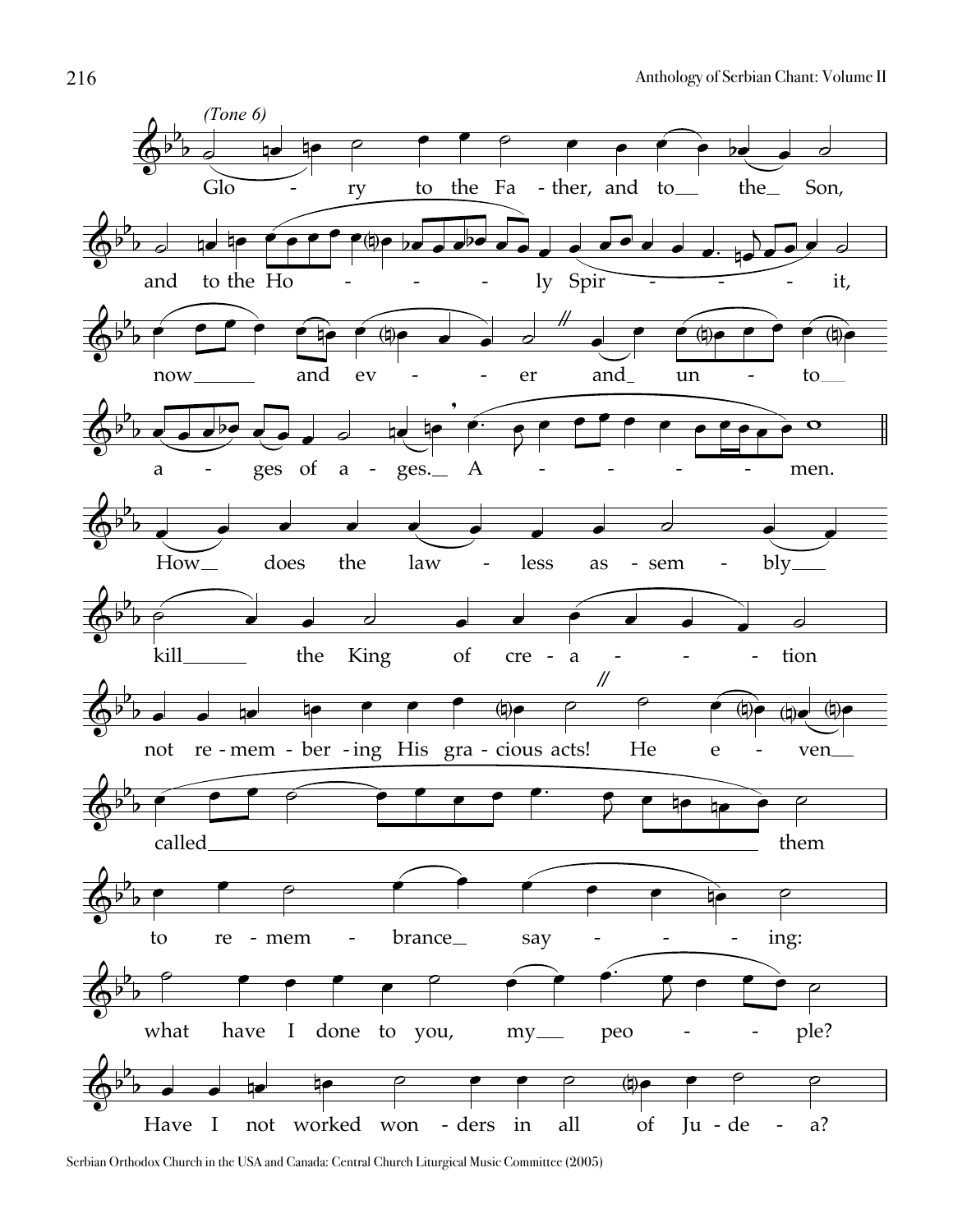

Serbian Orthodox Church in the USA and Canada: Central Church Liturgical Music Committee (2005)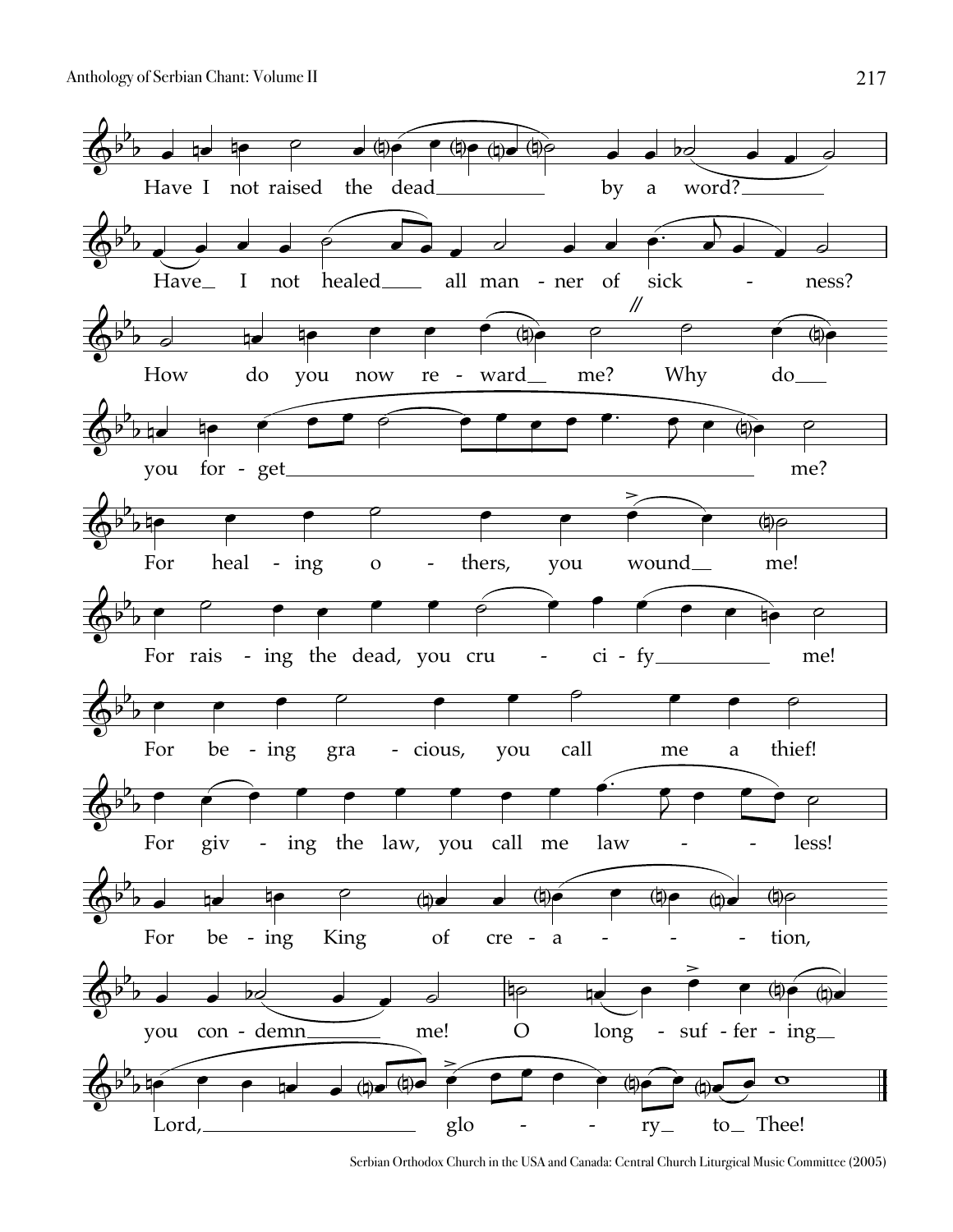

#### **Prokeimenon I: "They divided my garments..." (see pg. 212)**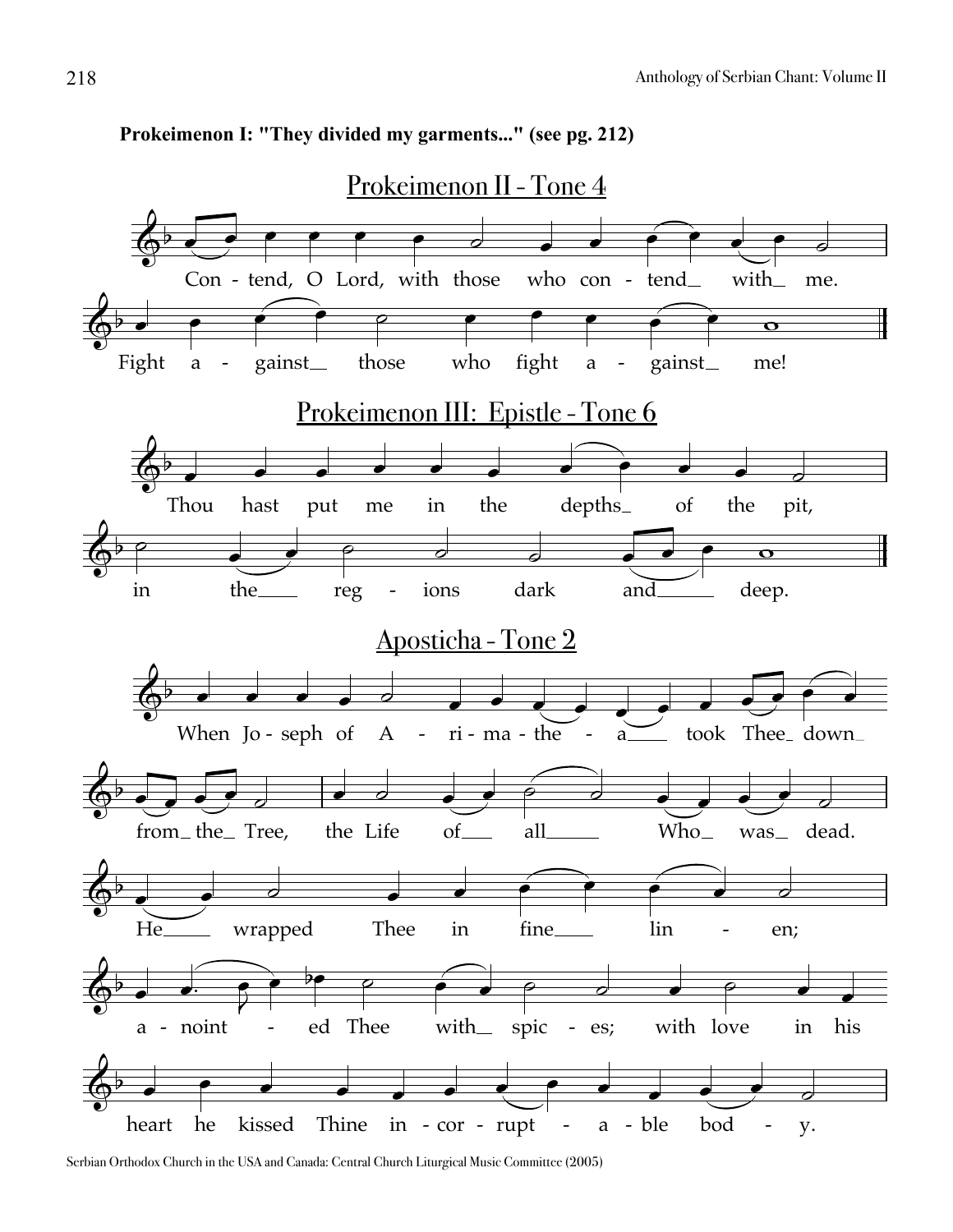

Serbian Orthodox Church in the USA and Canada: Central Church Liturgical Music Committee (2005)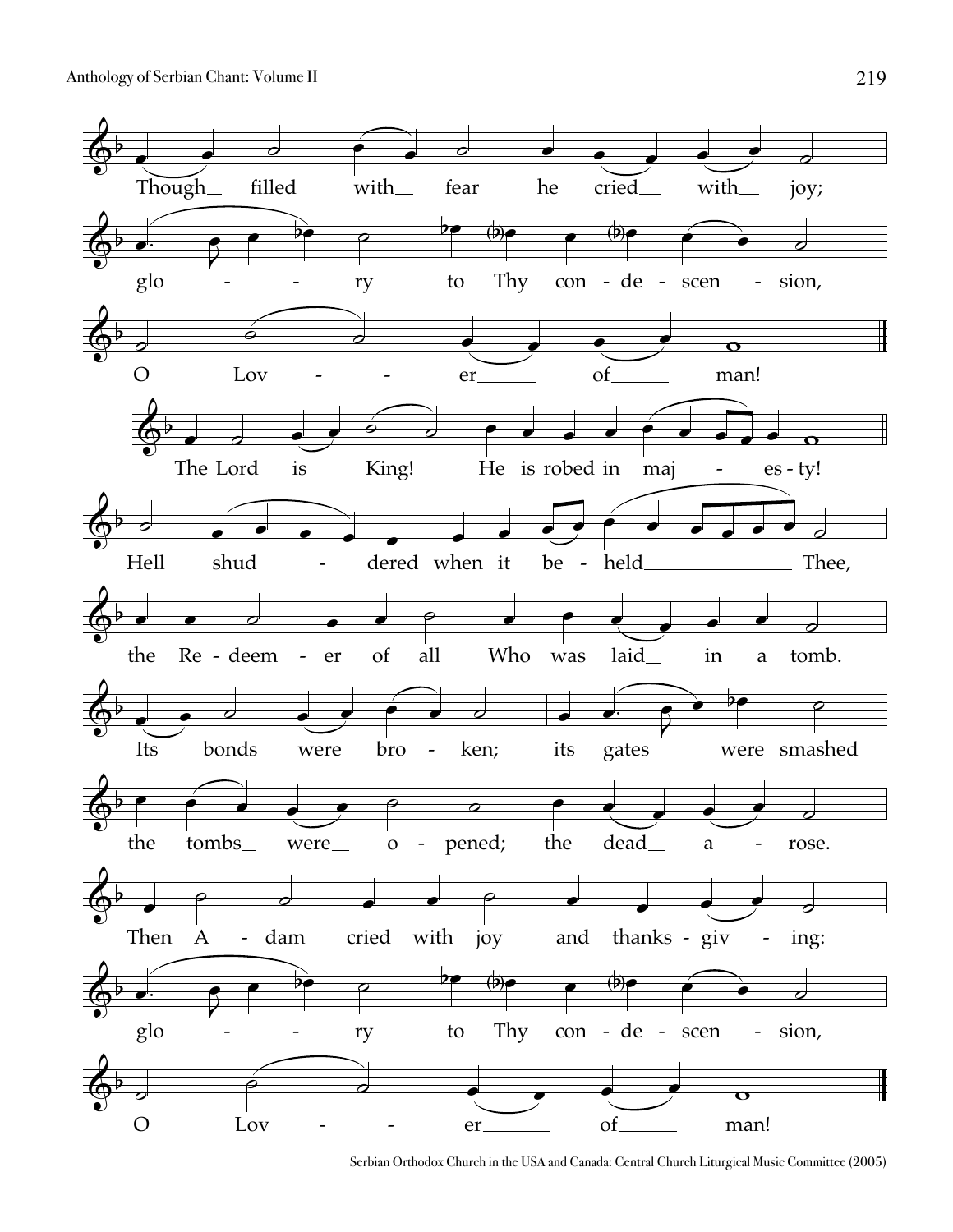

Serbian Orthodox Church in the USA and Canada: Central Church Liturgical Music Committee (2005)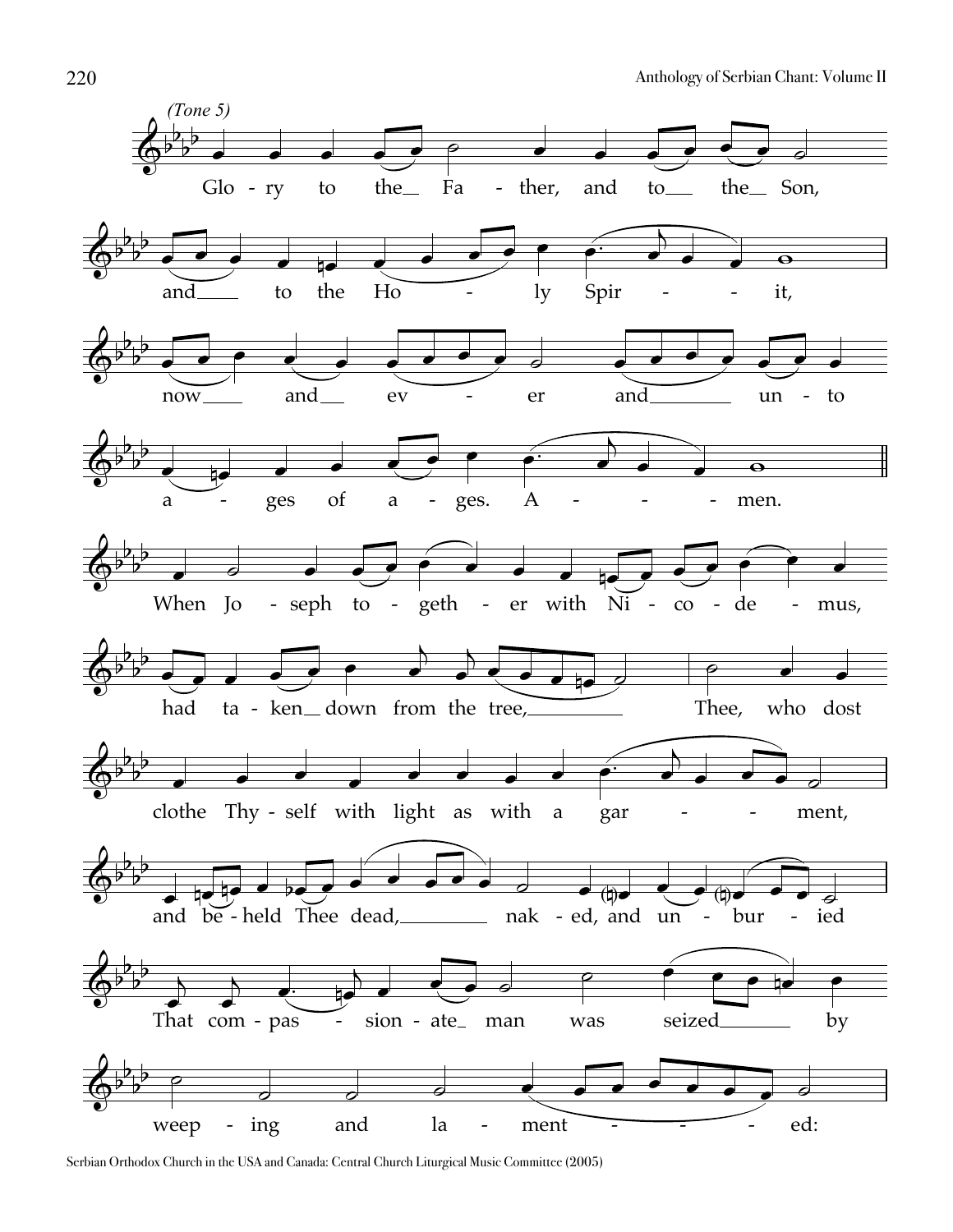

Serbian Orthodox Church in the USA and Canada: Central Church Liturgical Music Committee (2005)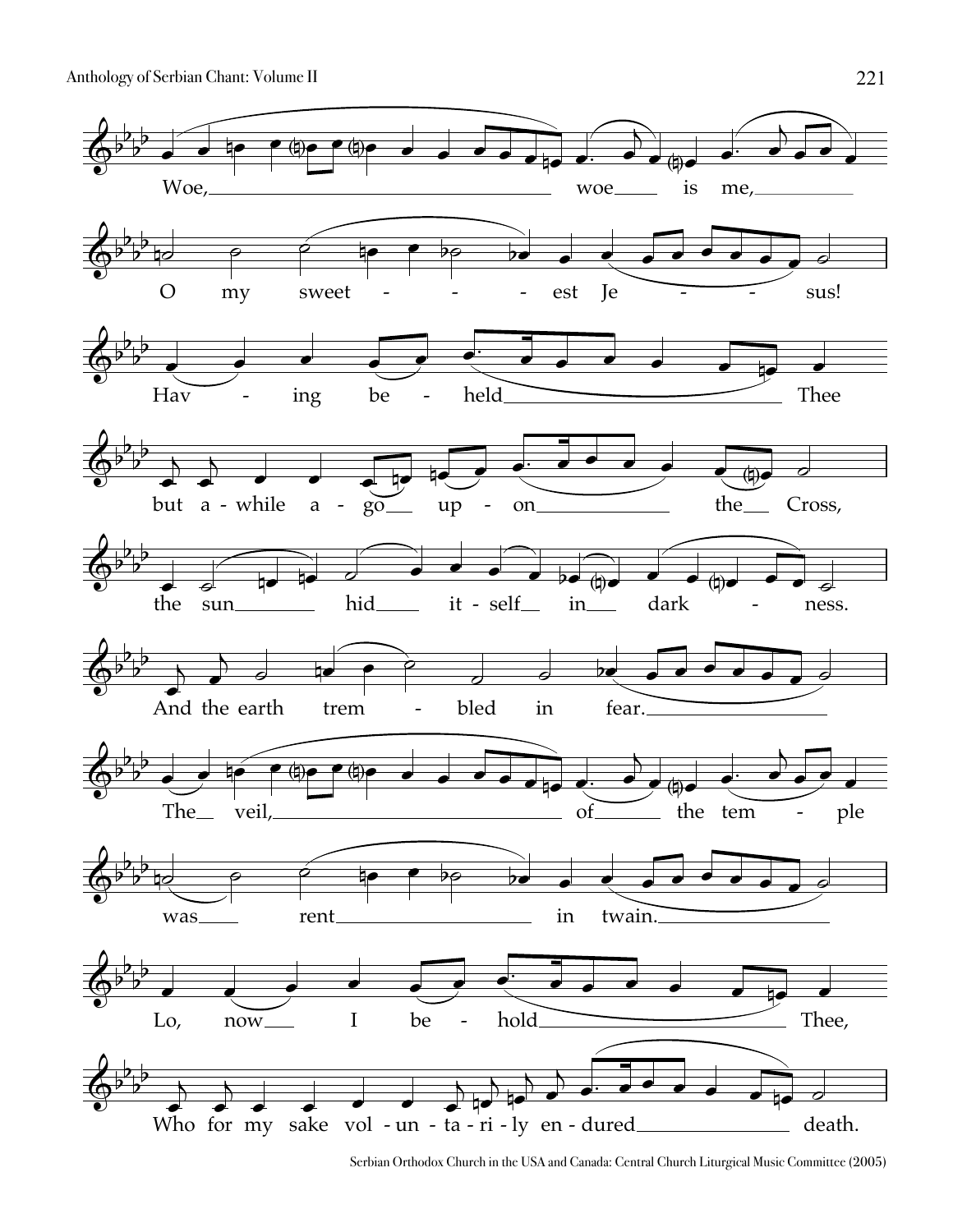

Serbian Orthodox Church in the USA and Canada: Central Church Liturgical Music Committee (2005)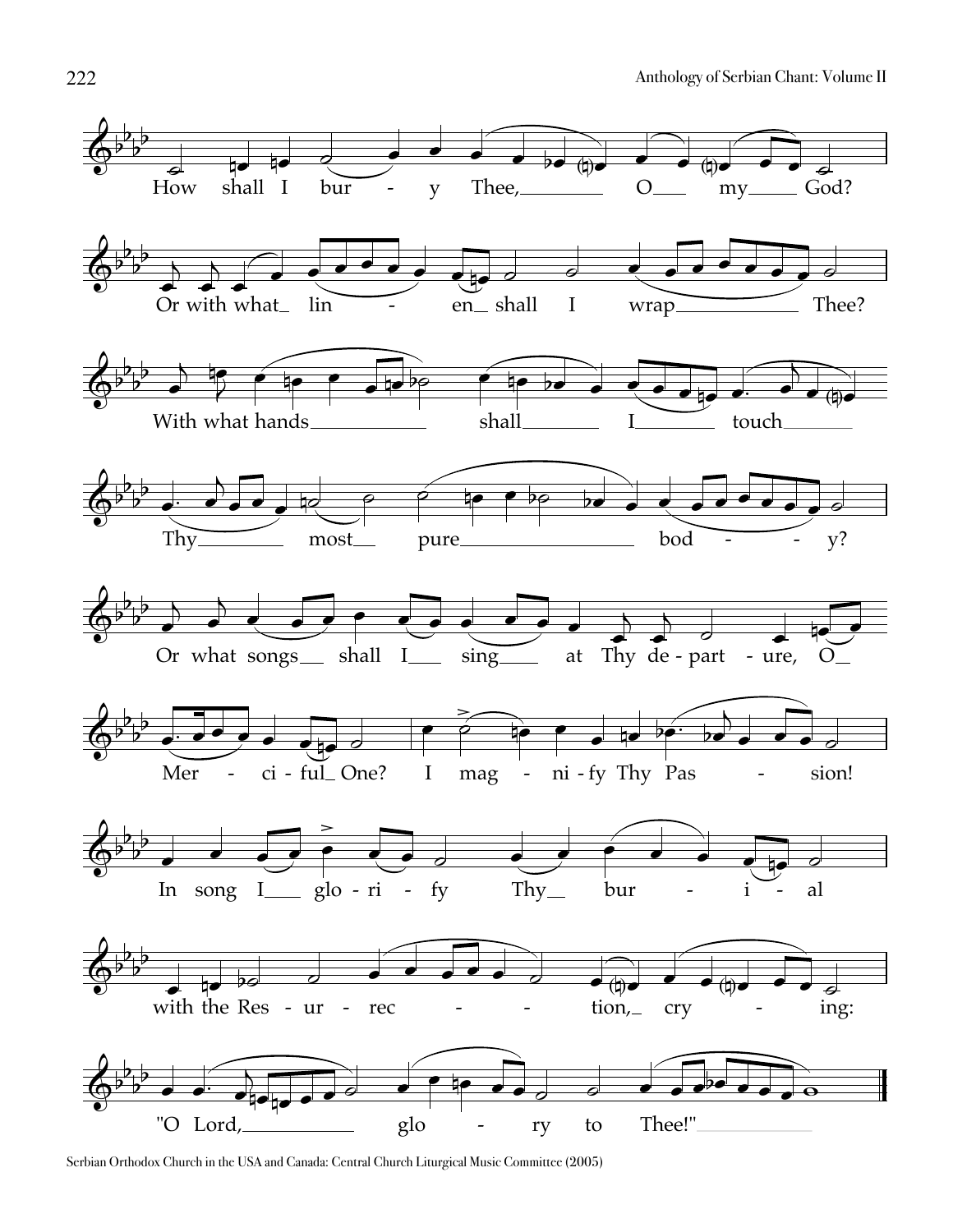

Serbian Orthodox Church in the USA and Canada: Central Church Liturgical Music Committee (2005)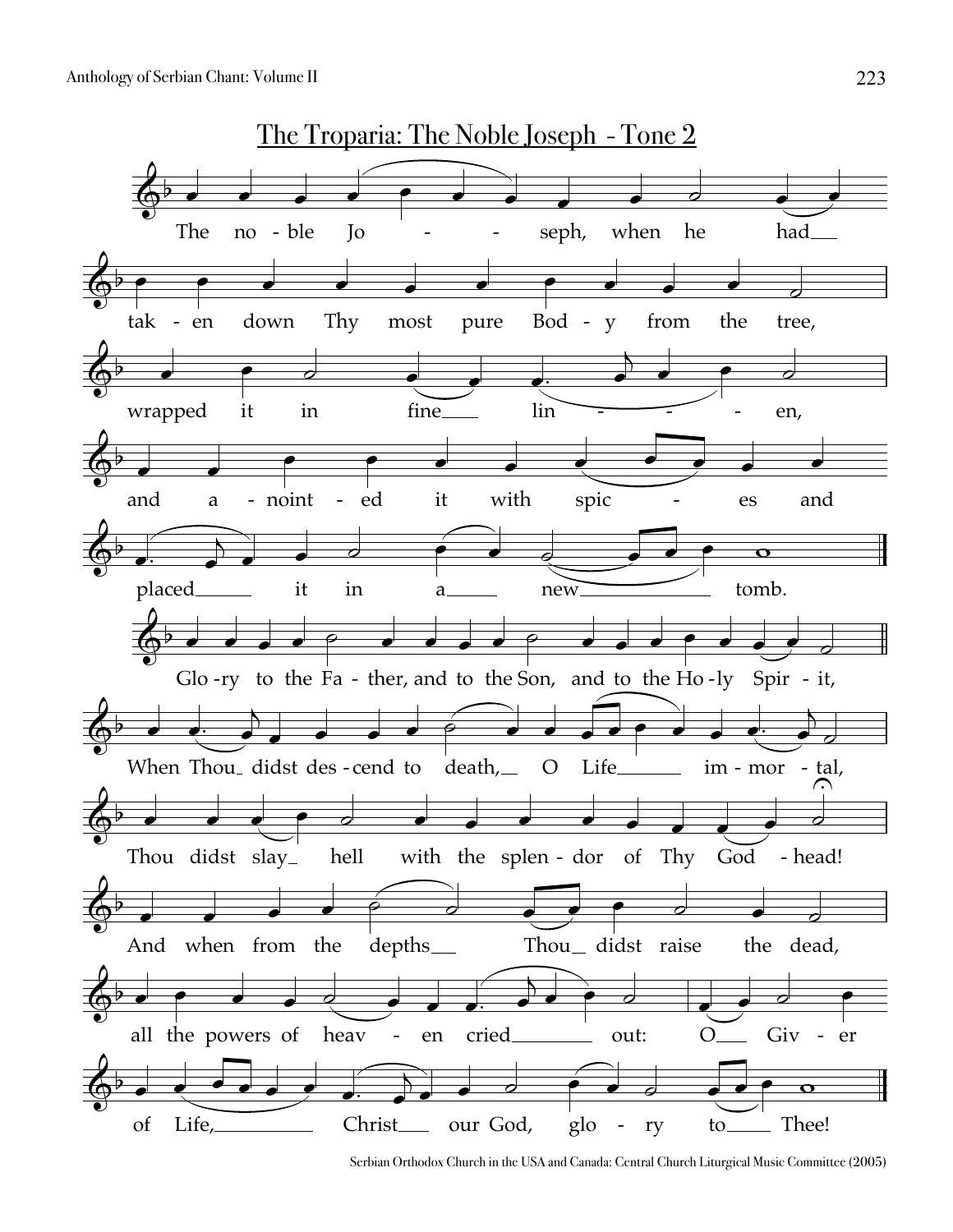

### At the Matins of Great and Holy Saturday

"God is the Lord" - Tone 2 (see Volume I - pg. 116) Troparia "The Noble Joseph" (pg. 223 above)

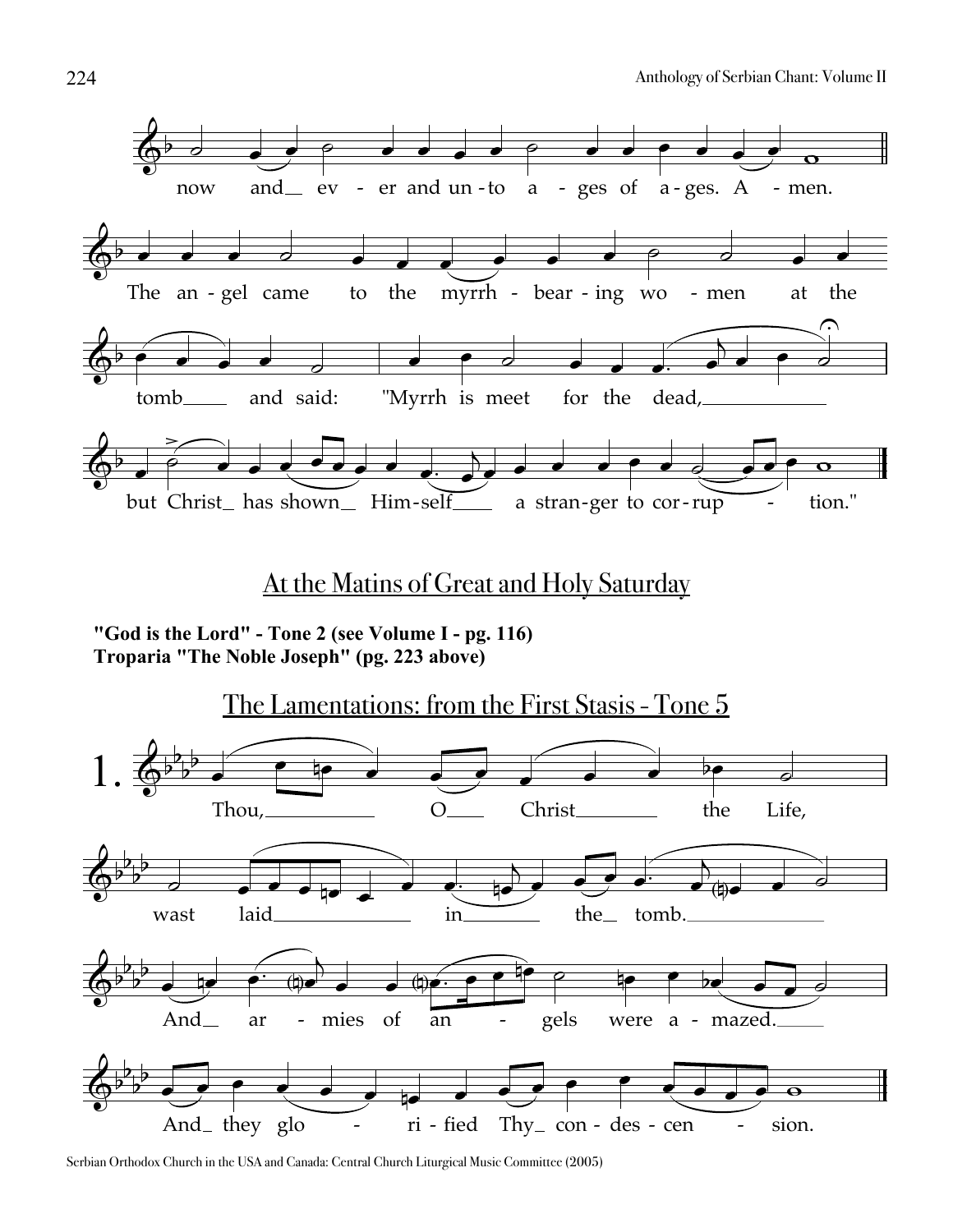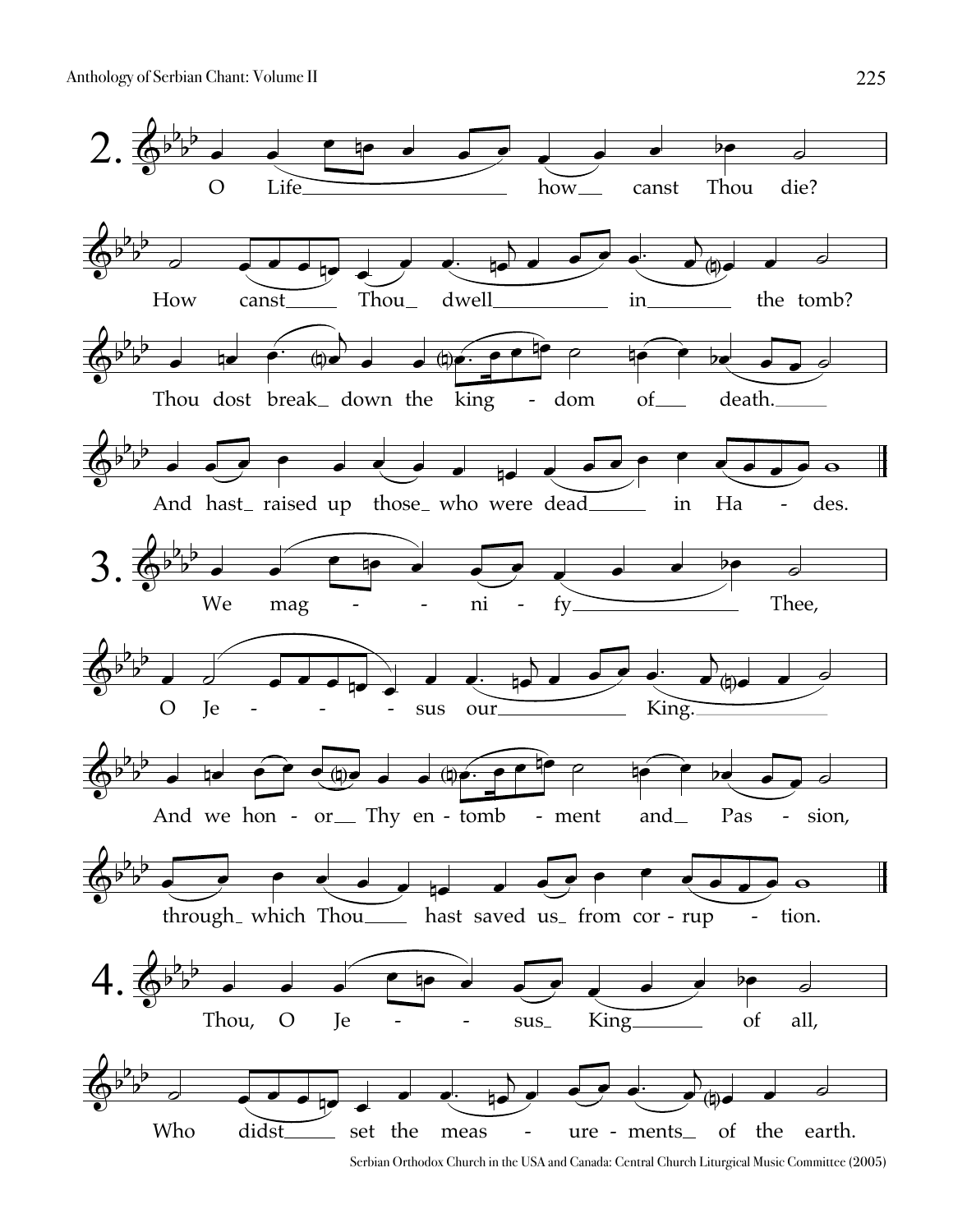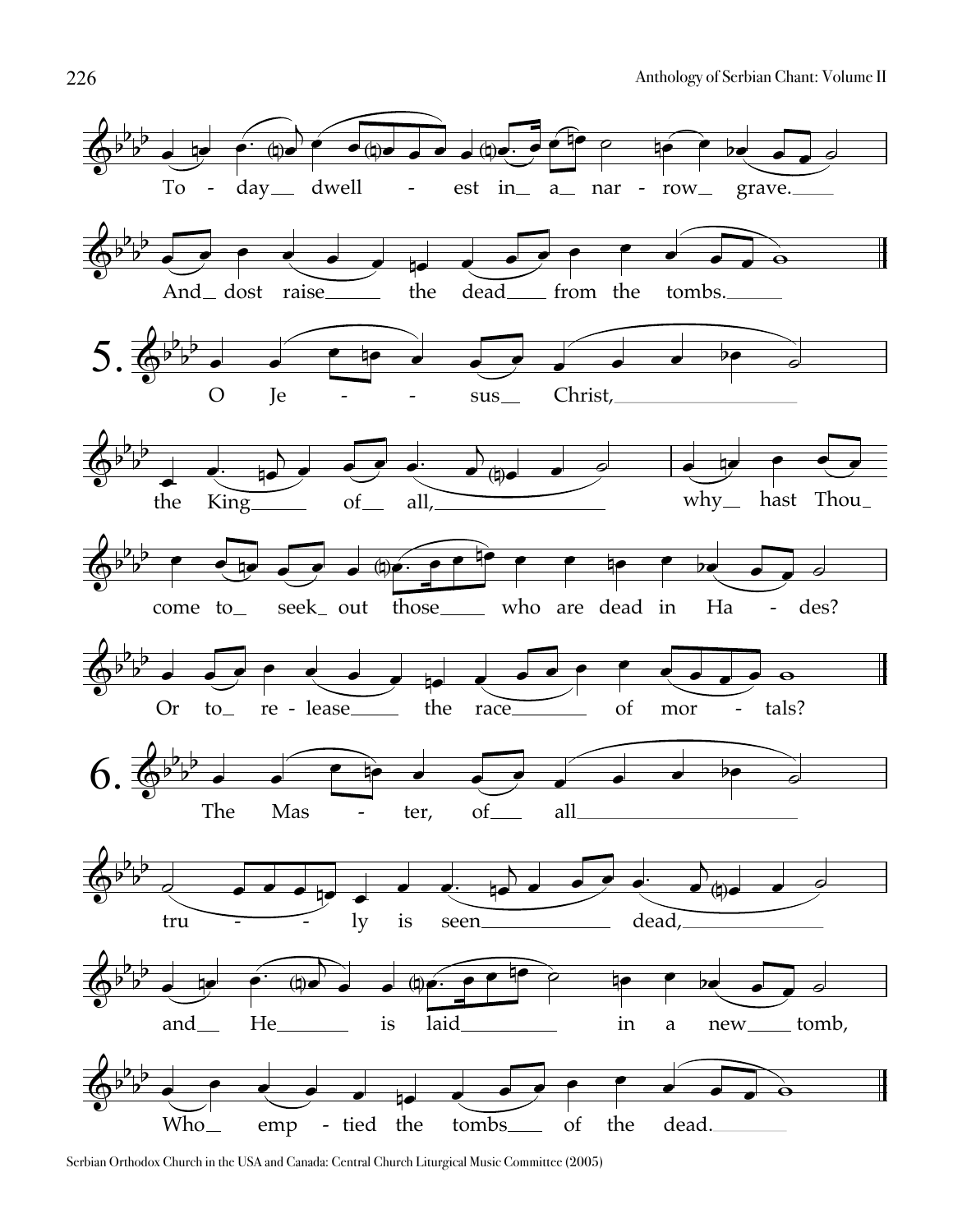



Serbian Orthodox Church in the USA and Canada: Central Church Liturgical Music Committee (2005)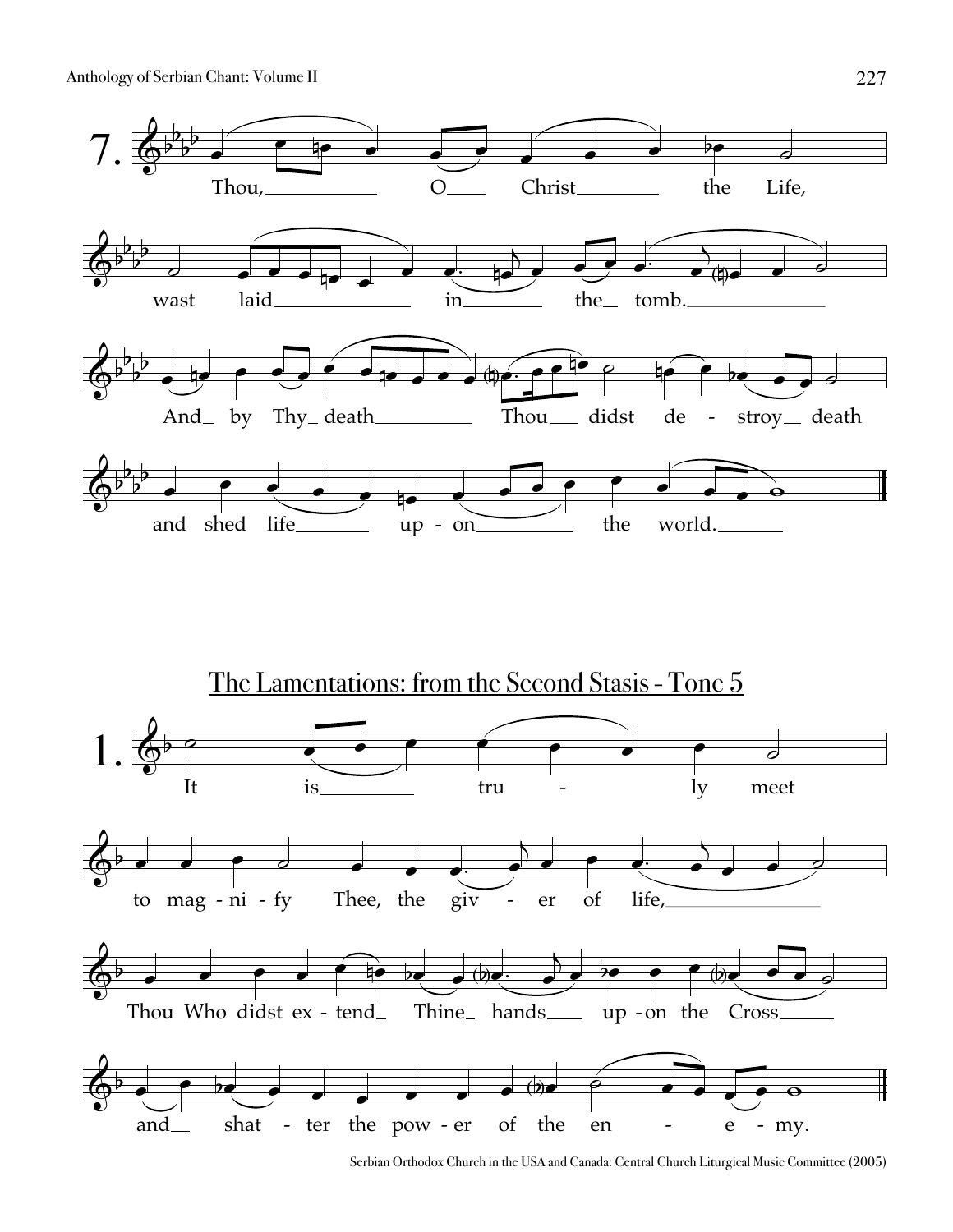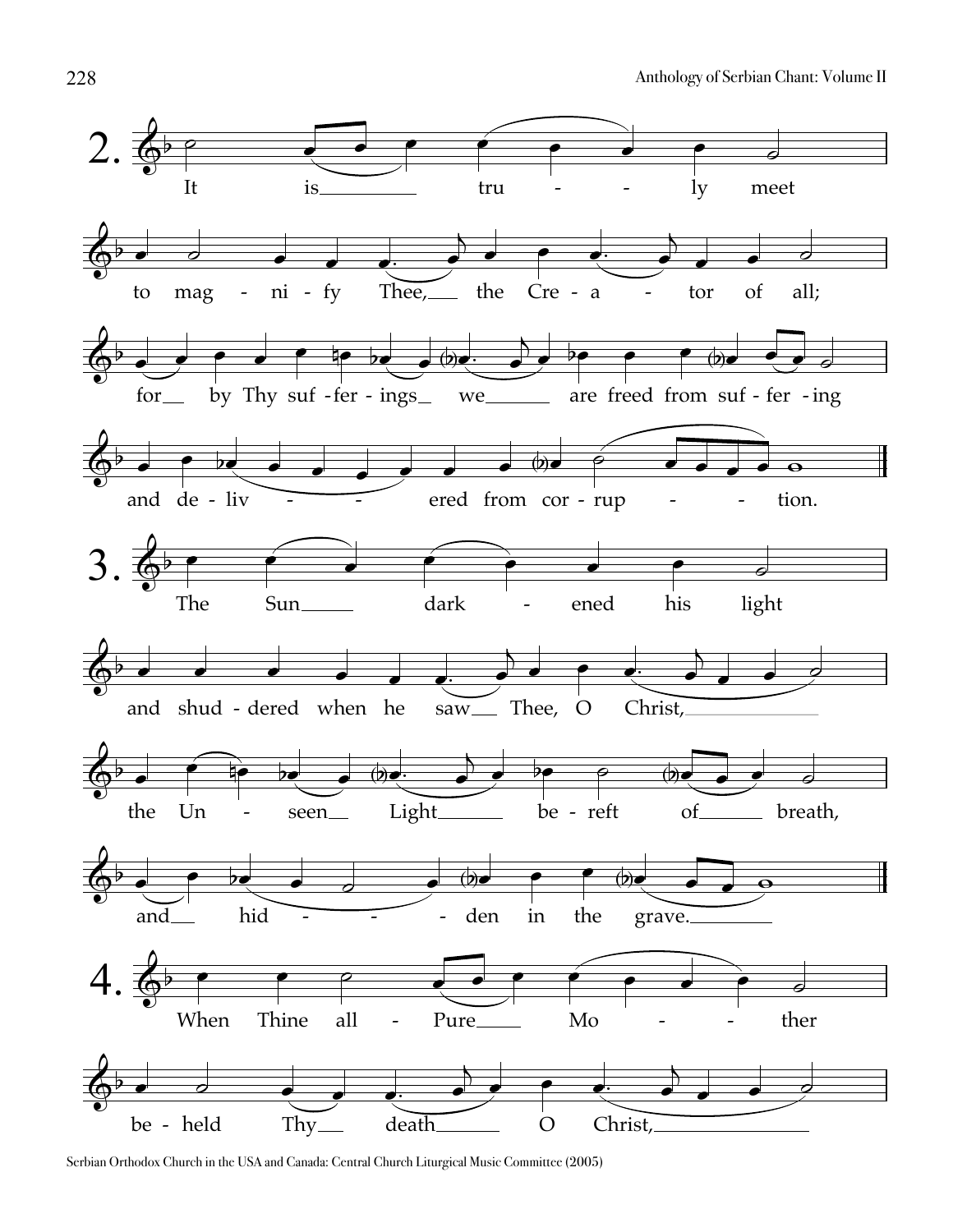

Serbian Orthodox Church in the USA and Canada: Central Church Liturgical Music Committee (2005)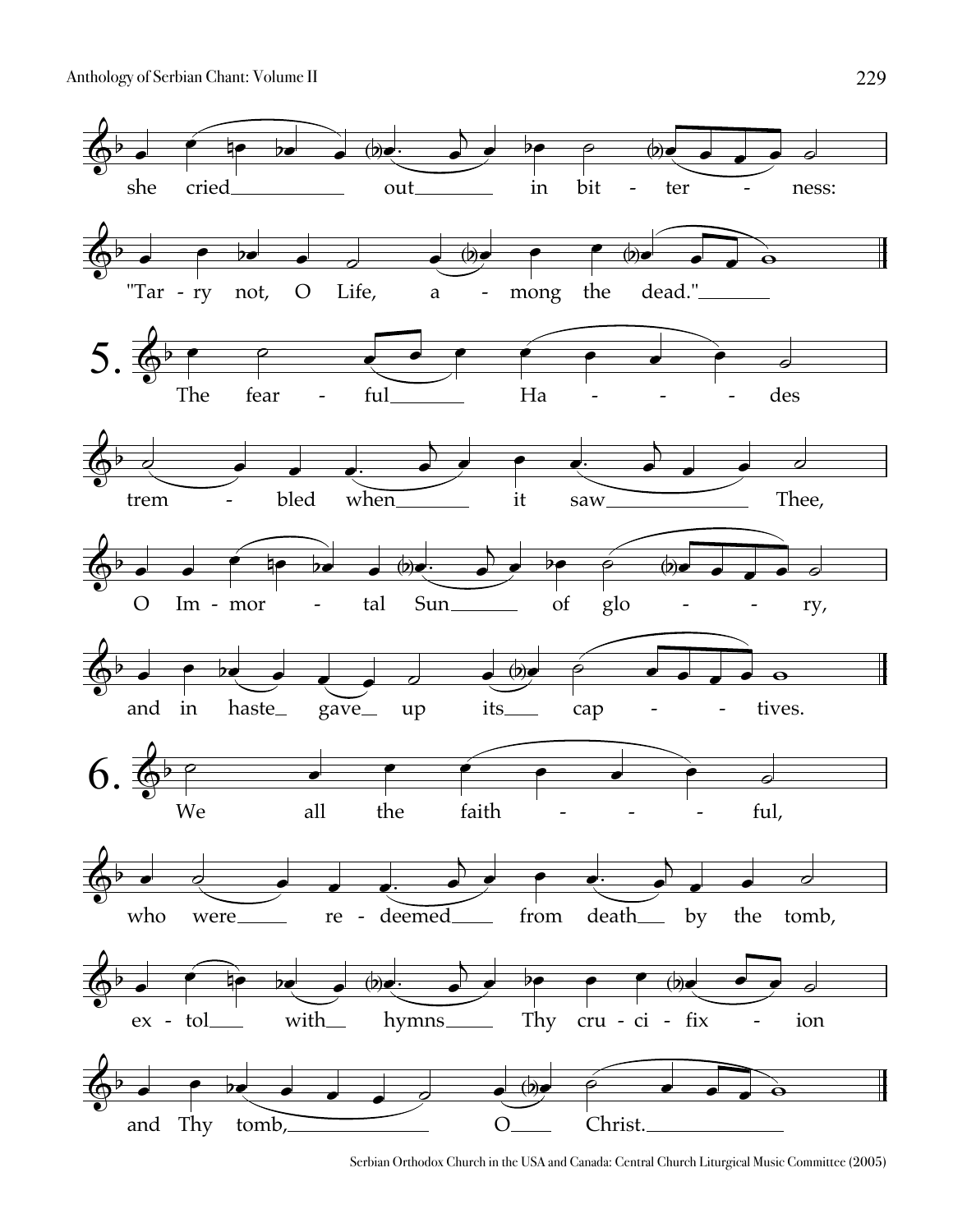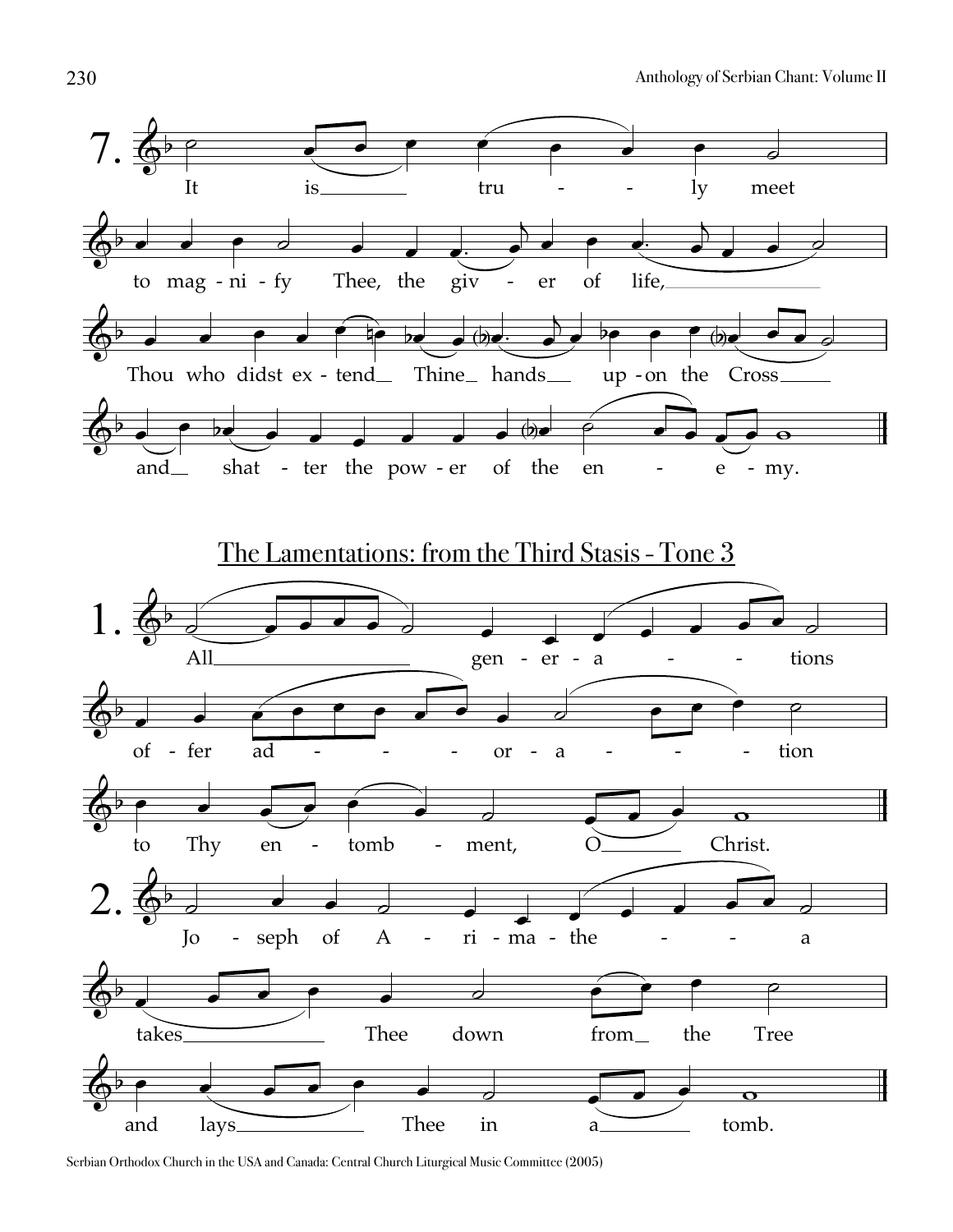

Serbian Orthodox Church in the USA and Canada: Central Church Liturgical Music Committee (2005)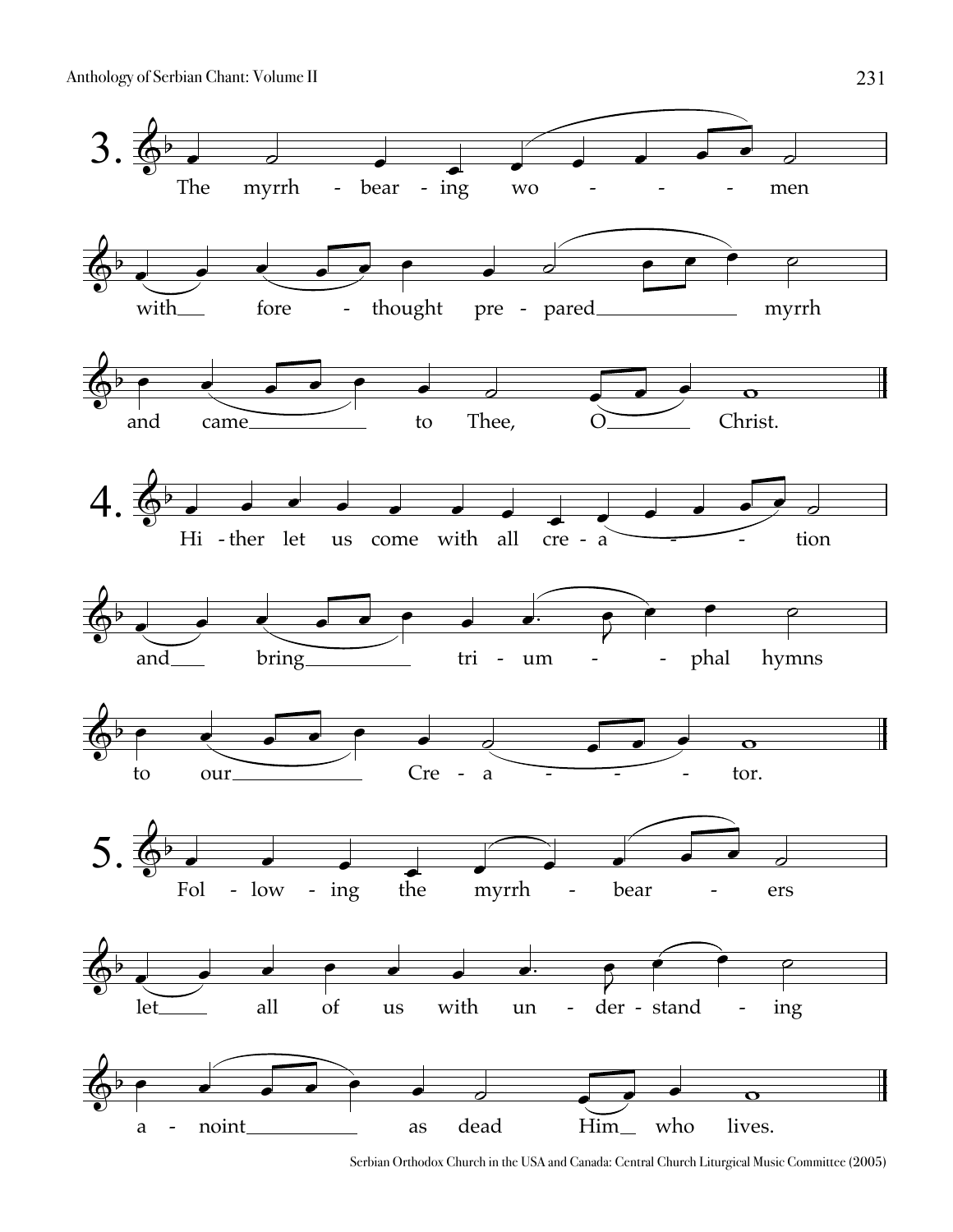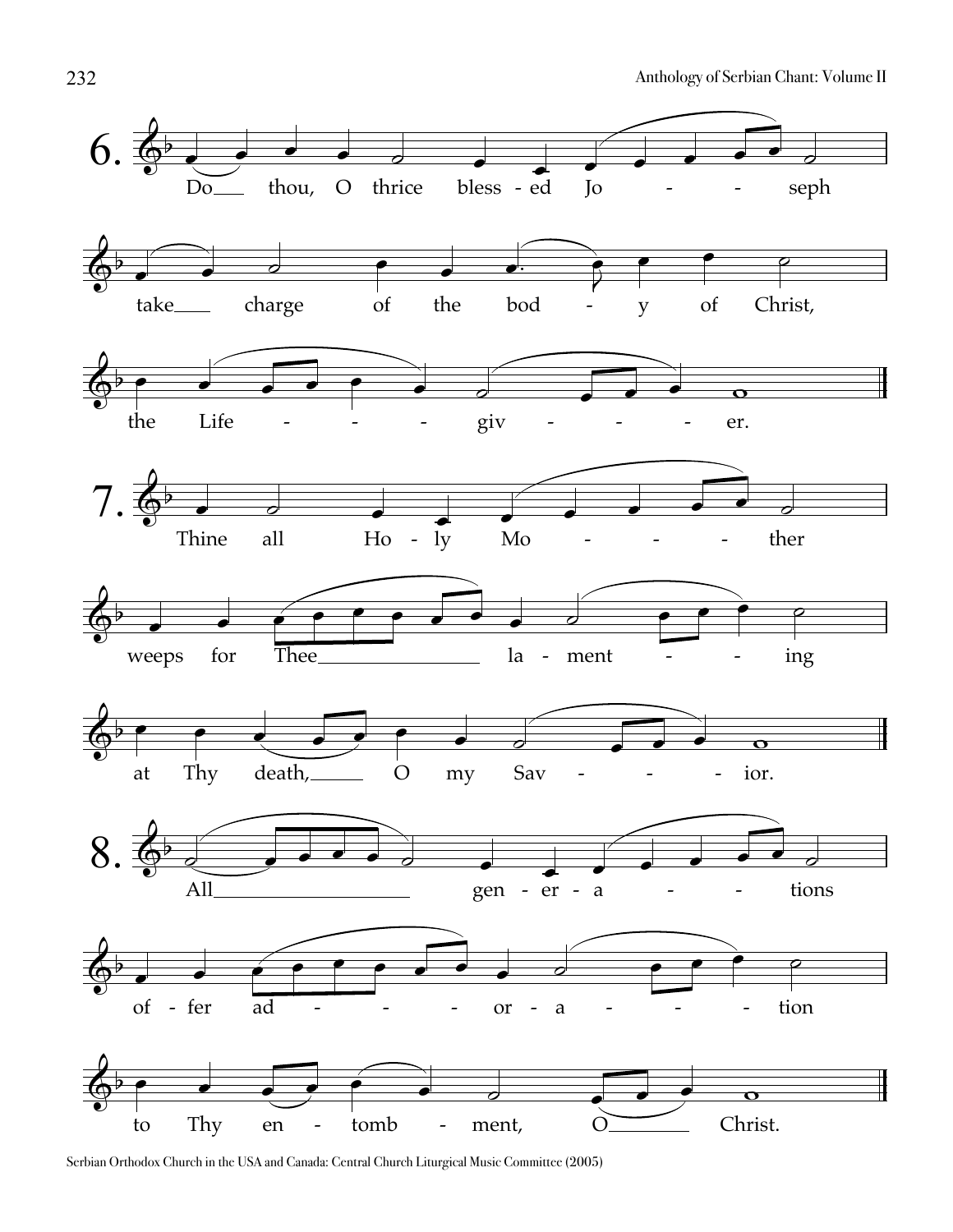The Evlogitaria - Tone 5: (see Volume I - pg. 163)



Serbian Orthodox Church in the USA and Canada: Central Church Liturgical Music Committee (2005)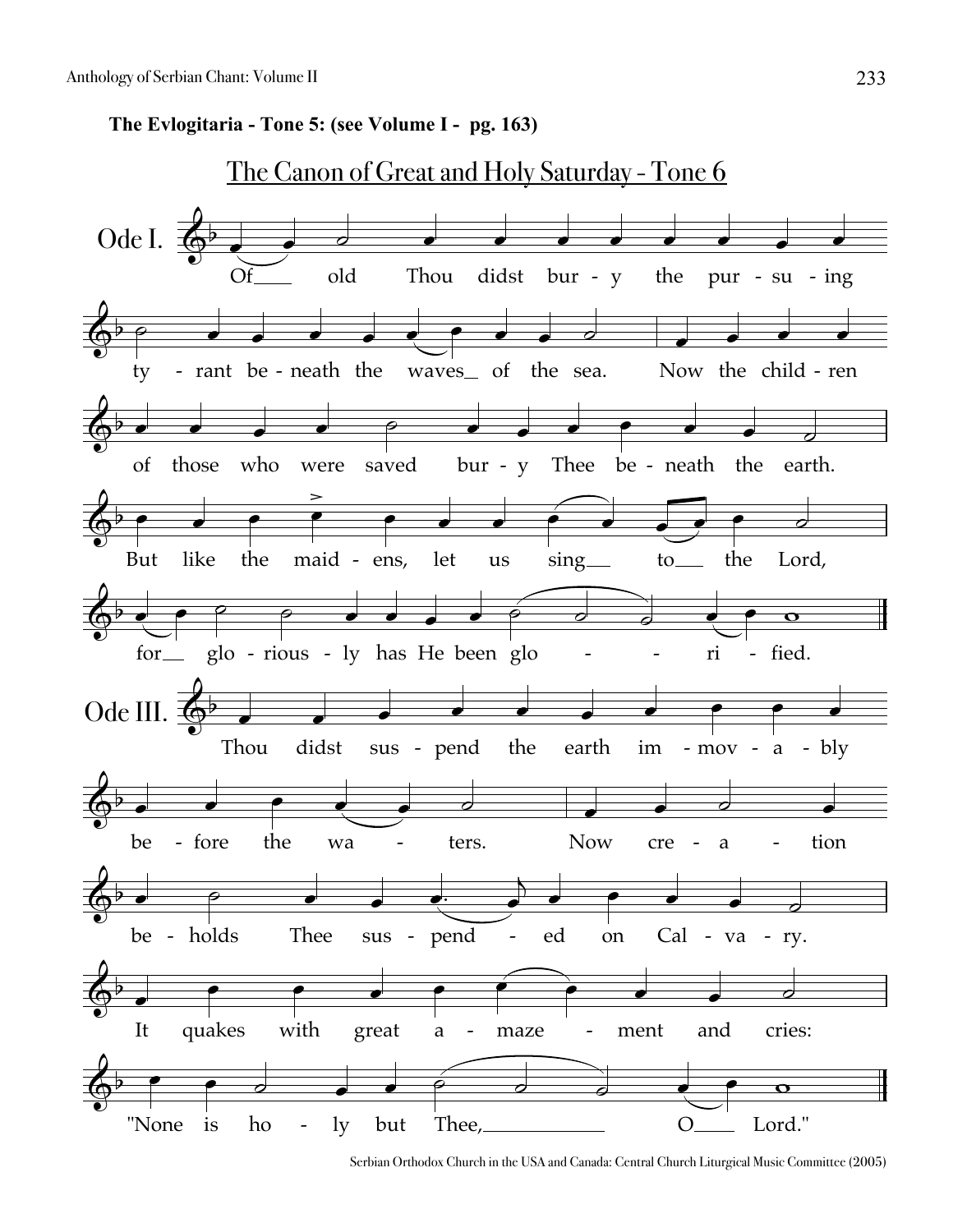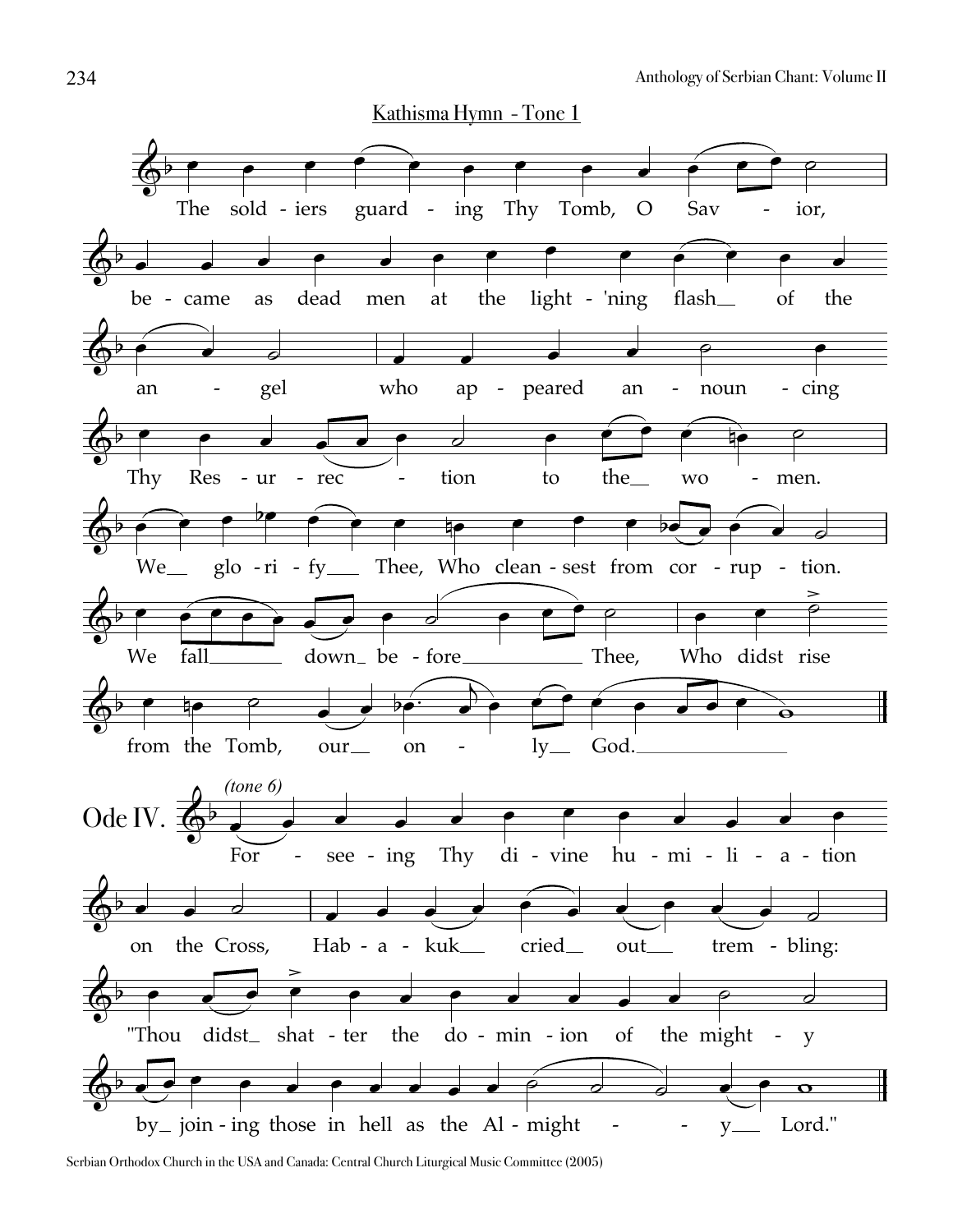

Serbian Orthodox Church in the USA and Canada: Central Church Liturgical Music Committee (2005)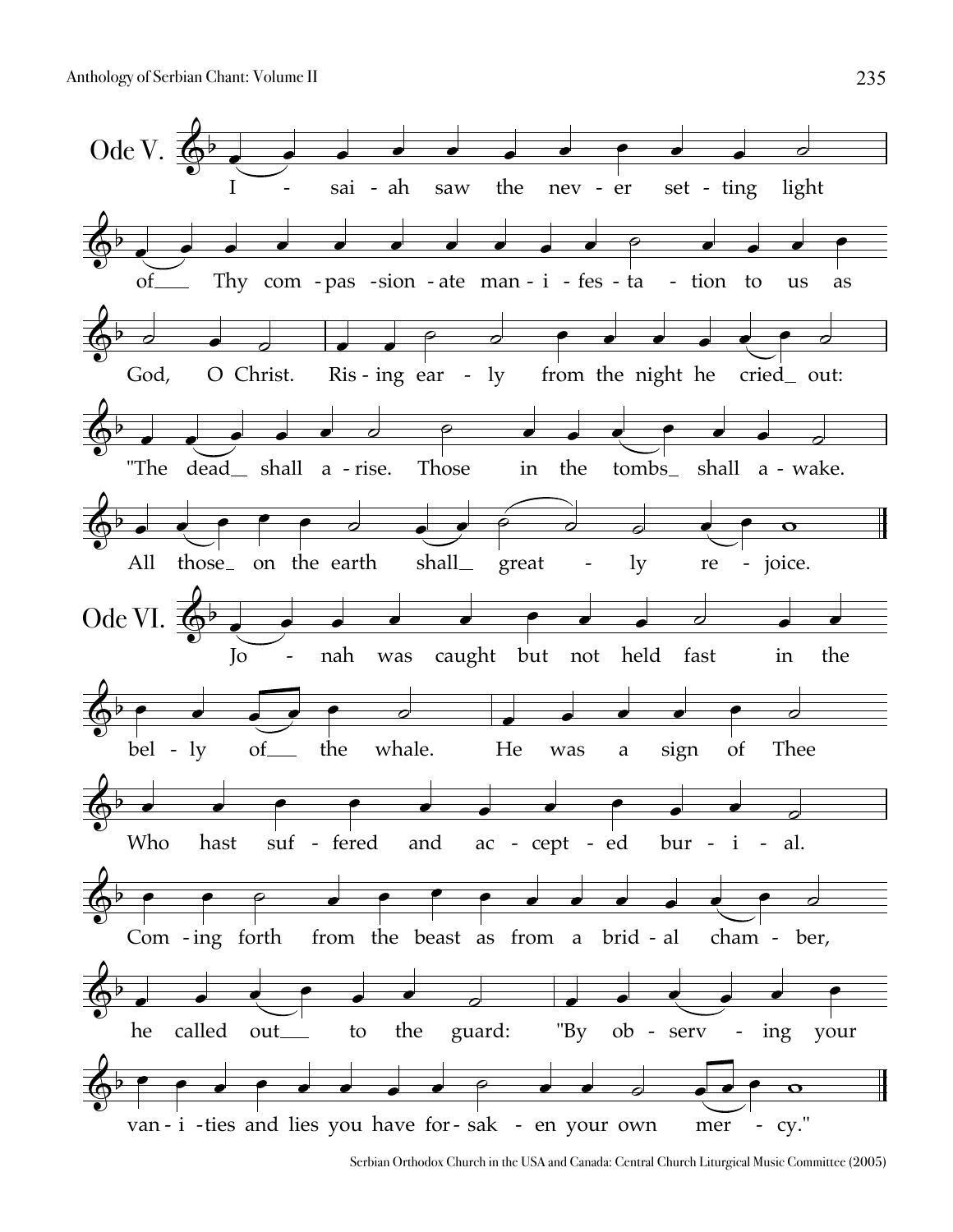

Serbian Orthodox Church in the USA and Canada: Central Church Liturgical Music Committee (2005)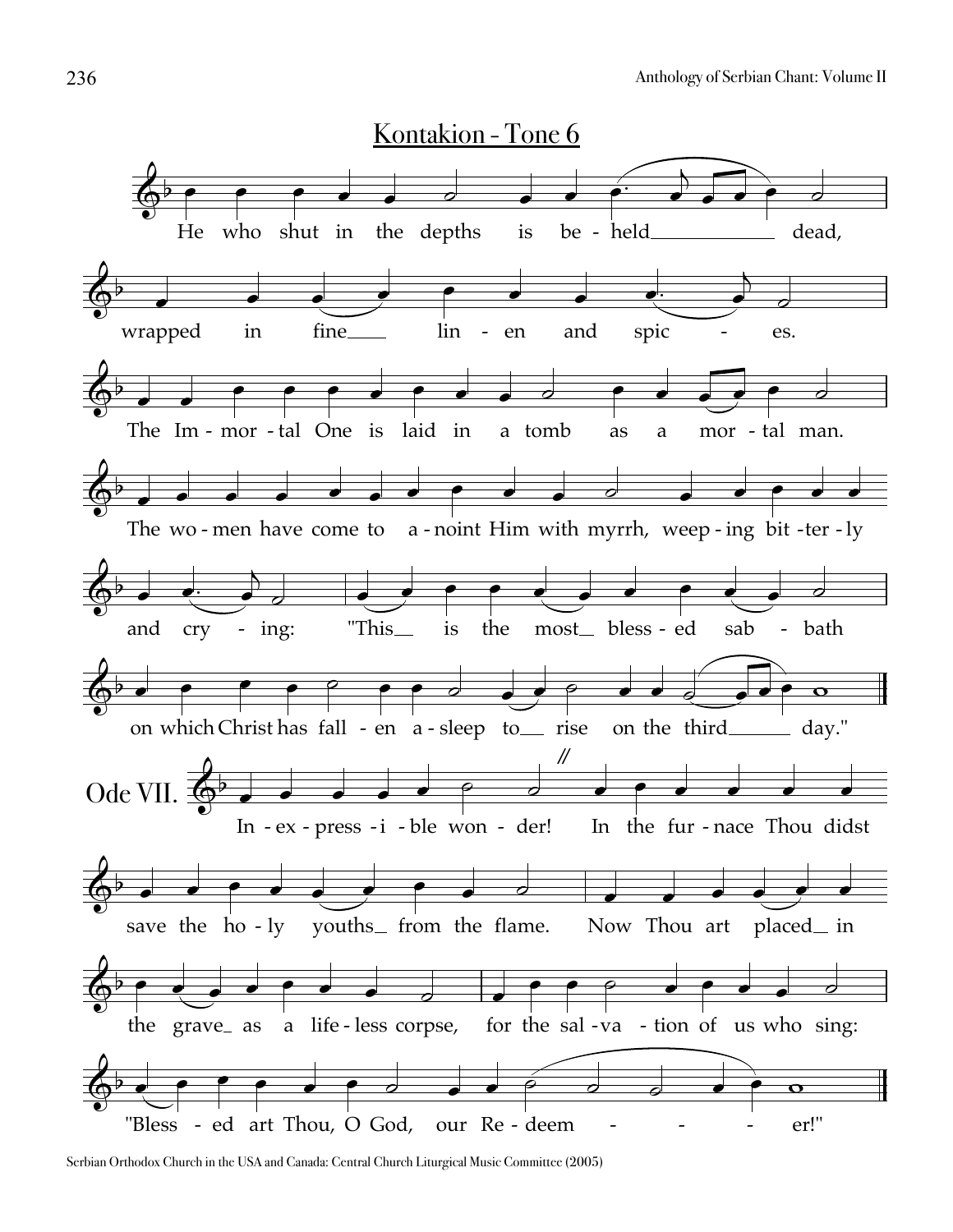

Serbian Orthodox Church in the USA and Canada: Central Church Liturgical Music Committee (2005)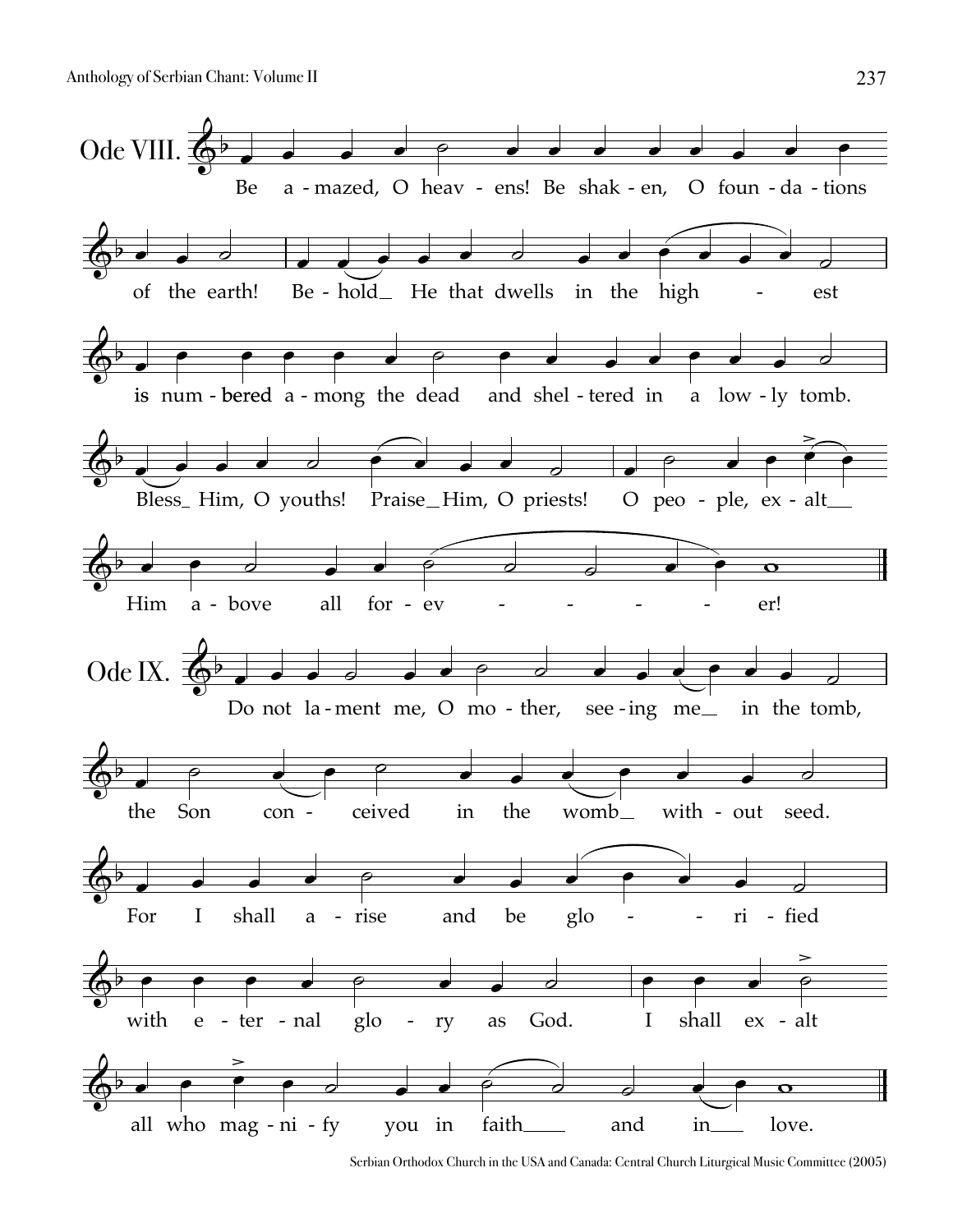#### The Praises - Tone 2



**See Volume I - pg. 292 for the first two verses.**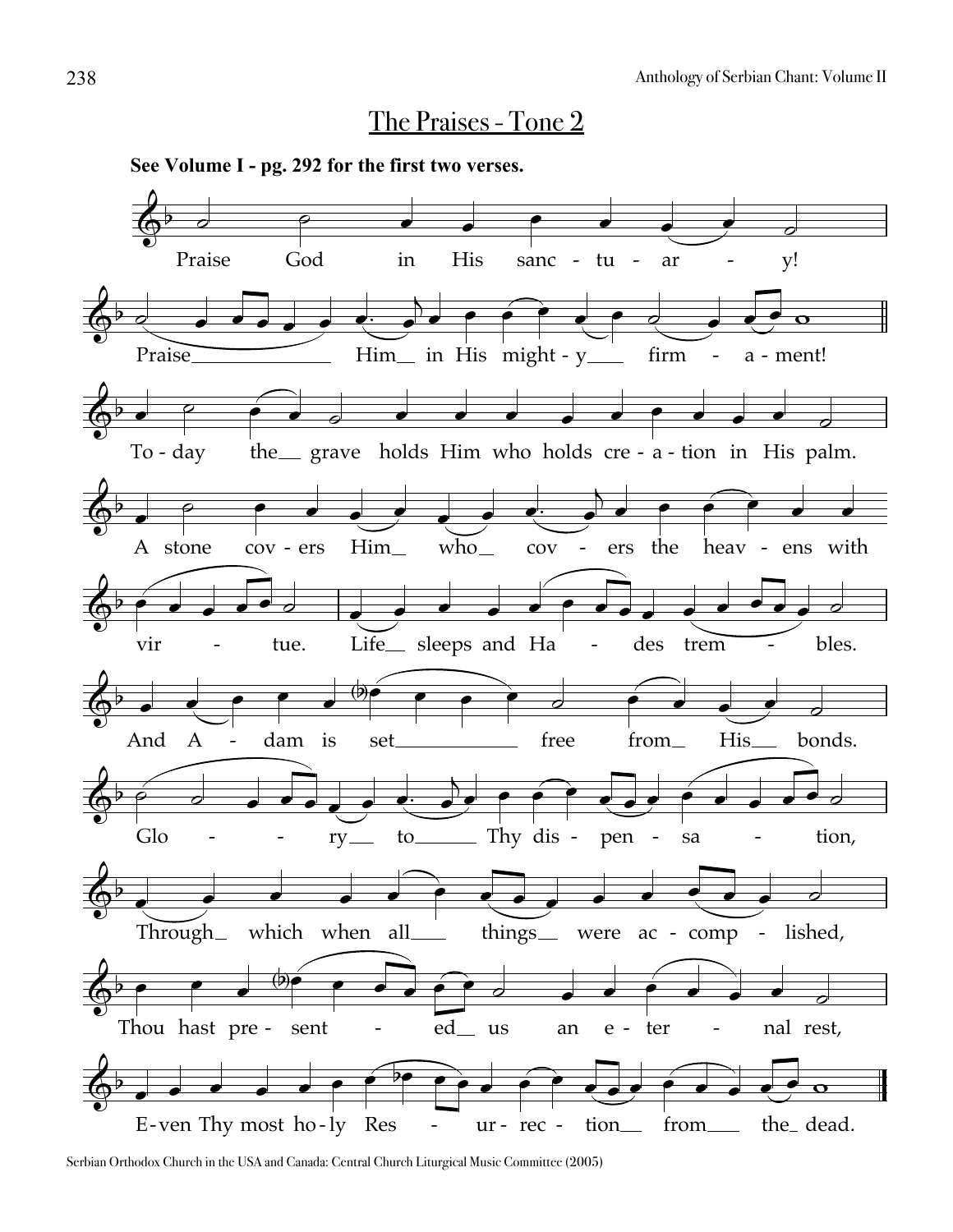

Serbian Orthodox Church in the USA and Canada: Central Church Liturgical Music Committee (2005)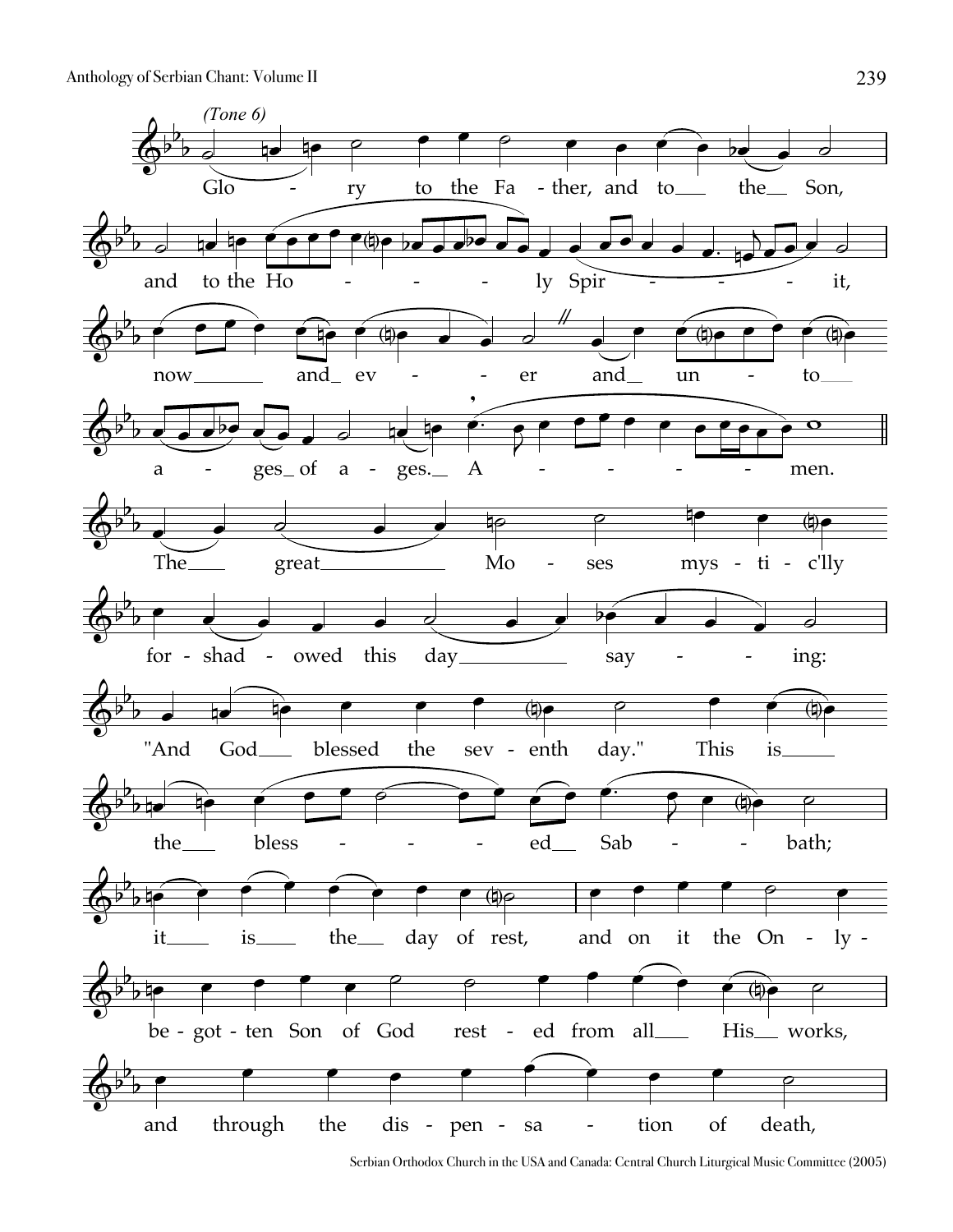

**Theotokion - Tone 2 (see Volume I - pg. 297) Great Doxology - Tone 6 (see Volume I - pg. 338) Troparia - "The Noble Joseph..." (see pg. 223)**

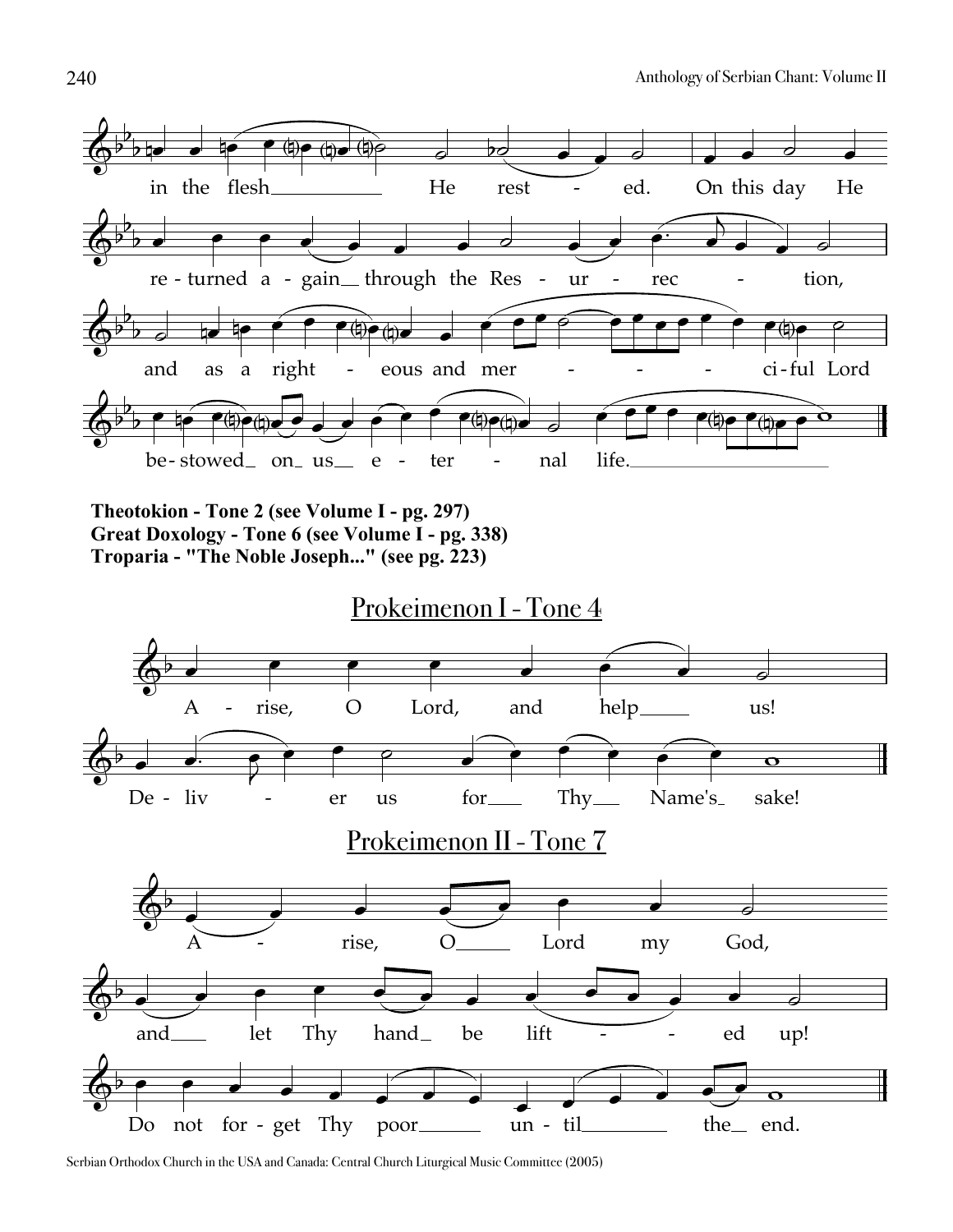## At the Liturgy of Great and Holy Saturday

**"Lord, I Call" - Tone 1 (see Volume I - pg. 5)**



Serbian Orthodox Church in the USA and Canada: Central Church Liturgical Music Committee (2005)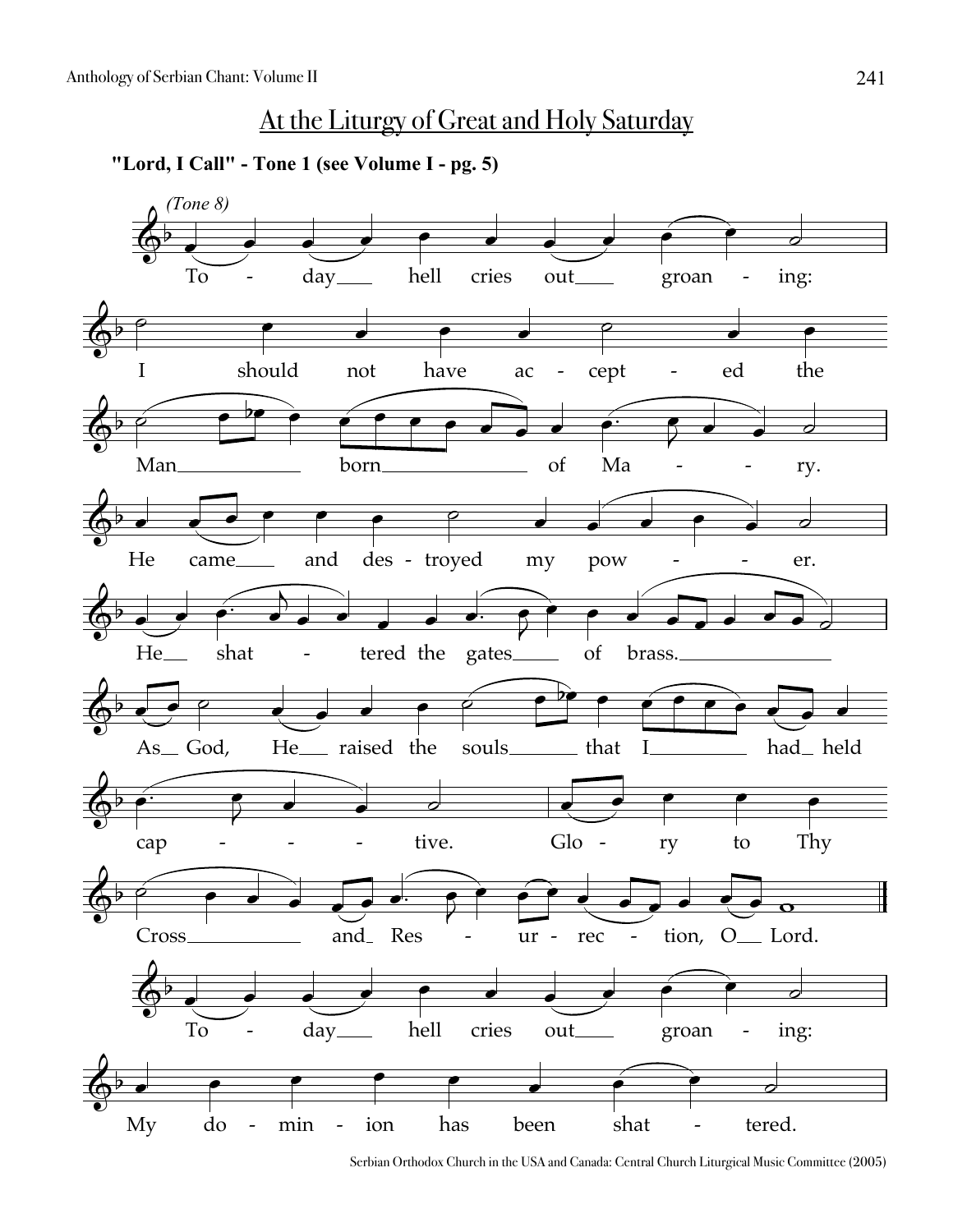

Serbian Orthodox Church in the USA and Canada: Central Church Liturgical Music Committee (2005)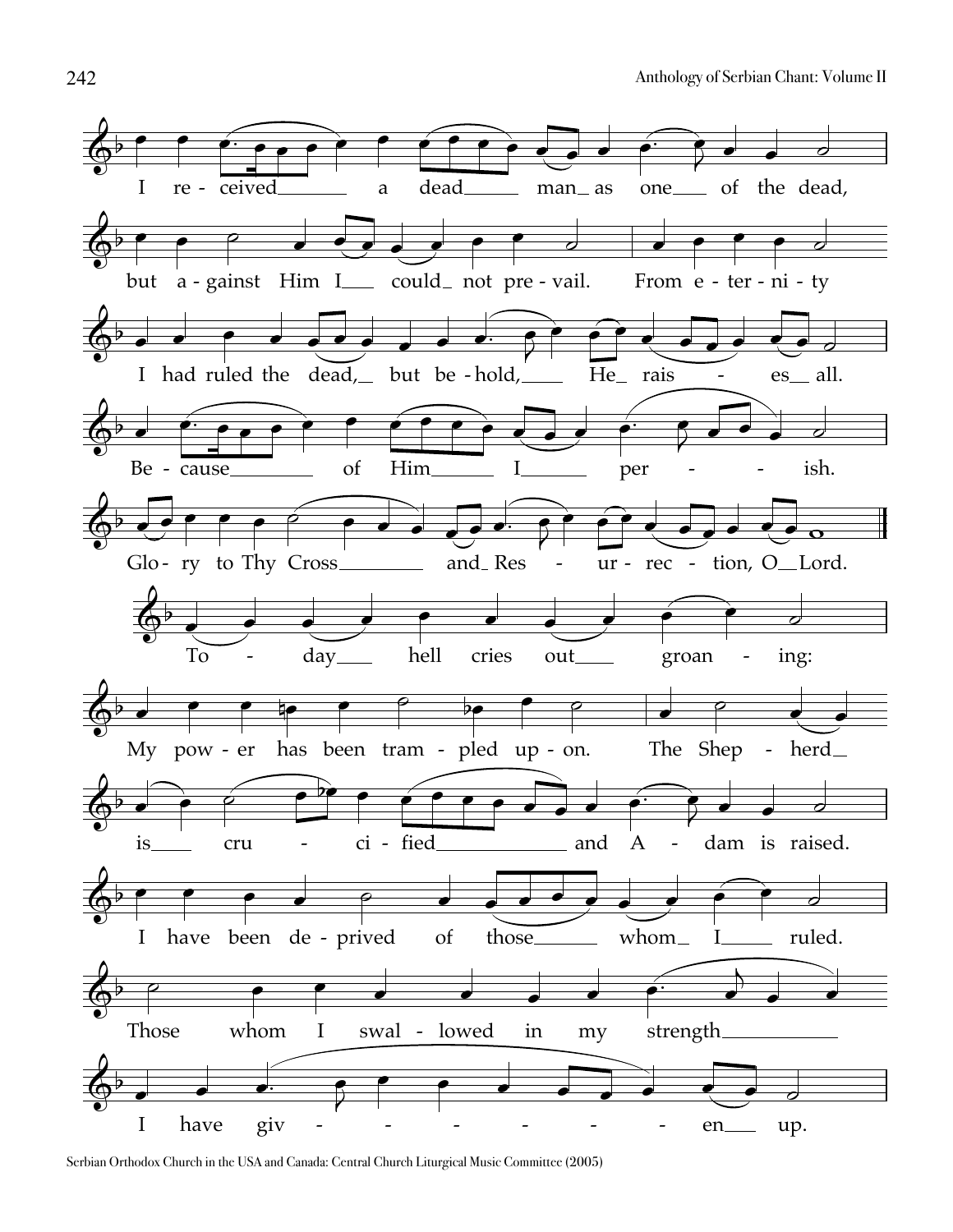

Serbian Orthodox Church in the USA and Canada: Central Church Liturgical Music Committee (2005)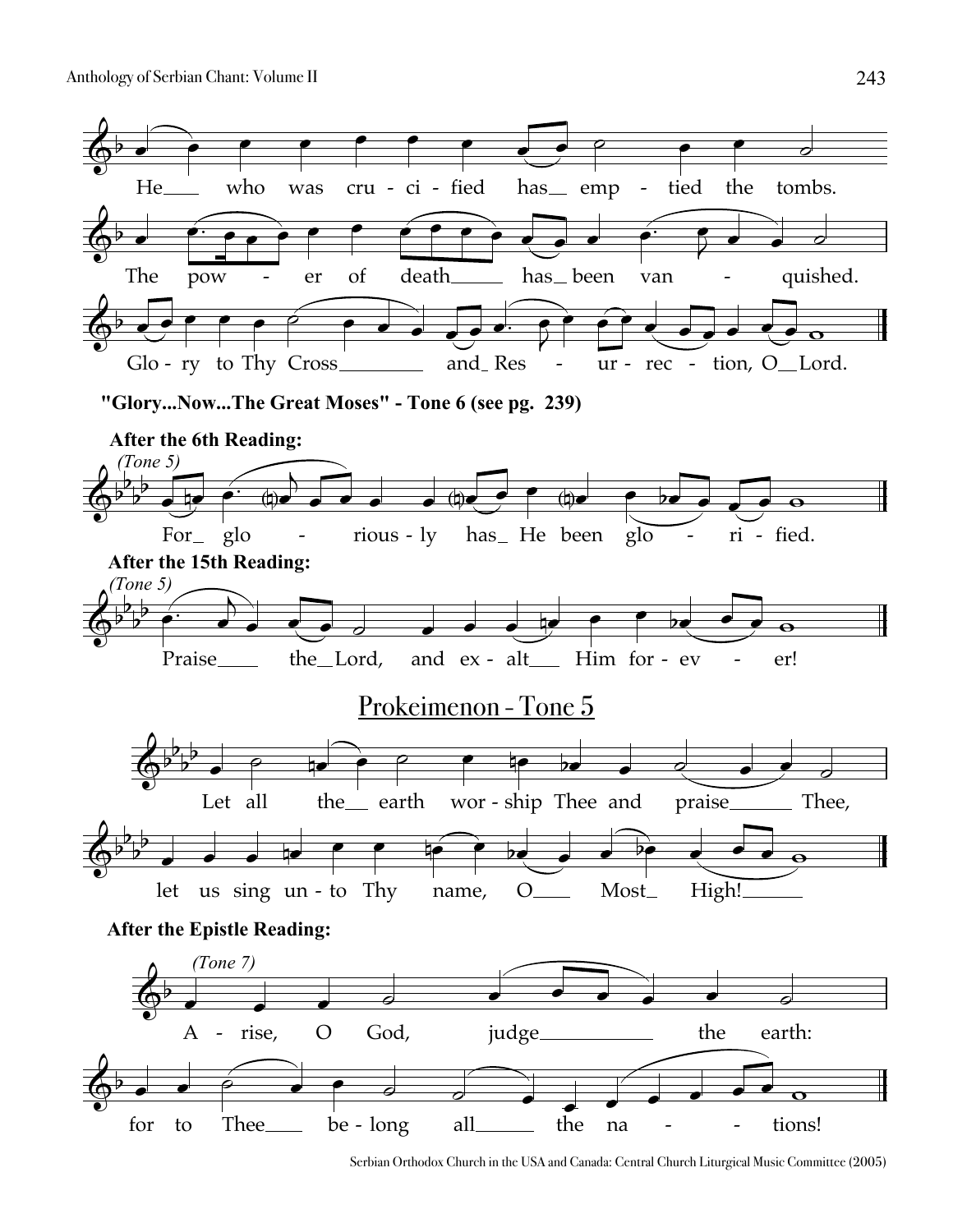